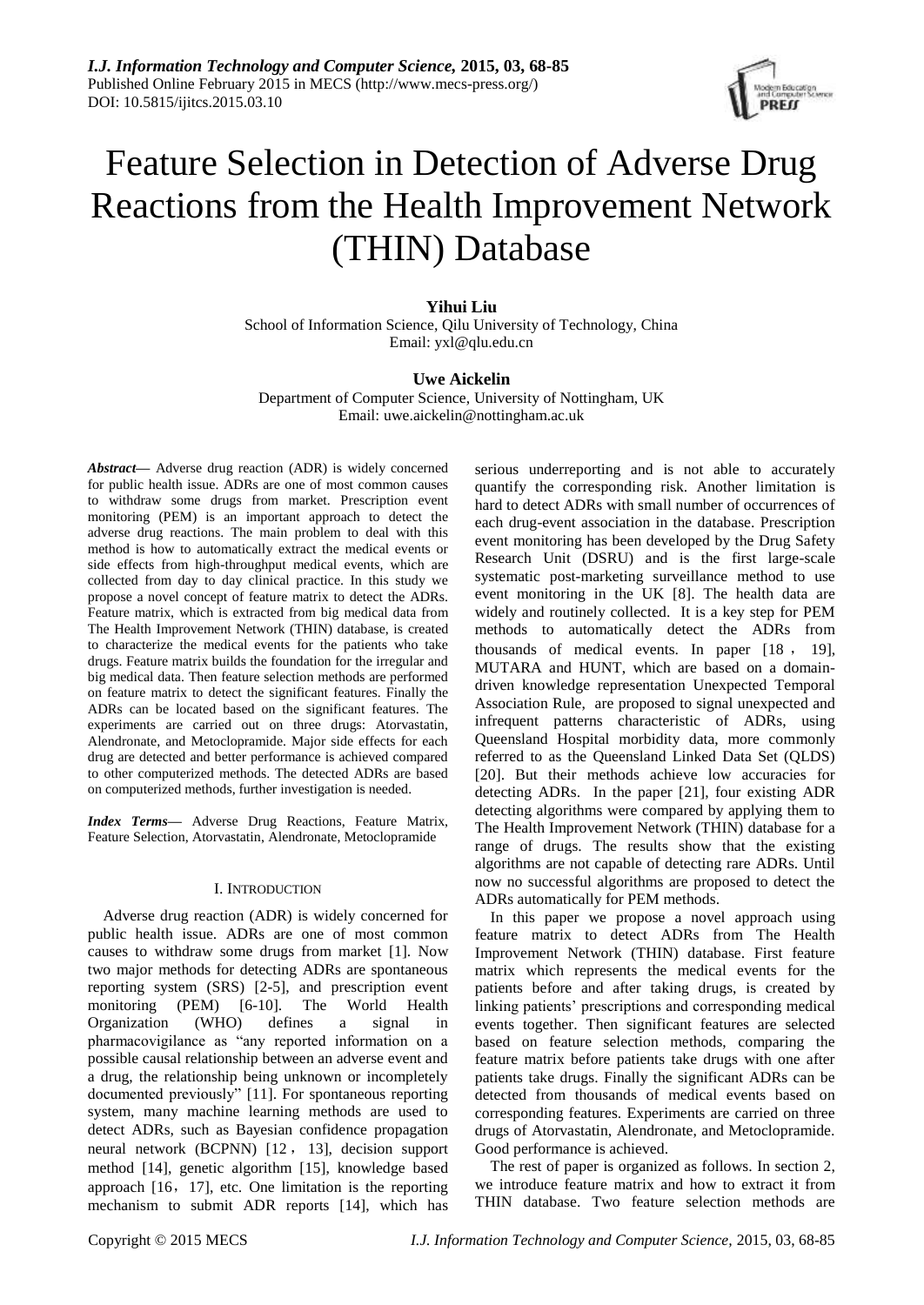described in section 3. The experiments are conducted in section 4 based on three drugs, followed by discussion in section 5. Conclusions are made in section 6.

#### II. FEATURE MATRIX

A novel concept of feature matrix is proposed to represent data and detect ADRs, using feature selection methods. Normally patients take drugs for different periods of time, and have different numbers of repeated prescriptions. The longer the period of time, the more the medical events related to the drug. How to represent the high-throughput data related to prescriptions and medical events, is a key step to detect the ADRs. Feature matrix builds the basis of saving data and comparing data. Two kinds of feature matrix are built in this study, based on medical events using Readcodes at level 1-5 and Readcodes at level 1-3, respectively. The medical events using Readcodes at level 1-3 give the general term, whereas those using Readcodes at level 1-5 give more specific descriptions.

#### *A. The THIN database*

The Health Improvement Network (THIN) is a collaboration product between two companies of EPIC and InPS. EPIC is a research organisation, which provides the electronic database of patient care records from UK and other countries. InPS continue to develop and supply the widely-used Vision general practice computer system. The anonymised patient data are collected from the practice's Vision clinical system on a regular basis without interruption to the running of the GP's system and sent to EPIC who supplies the THIN data to researchers for studies. Research studies for publication using THIN Data are approved by a nationally accredited ethics committee which has also approved the data collection scheme.

There are 'Therapy' and 'Medical' databases in THIN data. The "Therapy" database contains the details of prescriptions issued to patients. Information of patients and the prescription date for the drug can be obtained. The "Medical" database contains a record of symptoms, diagnoses, and interventions recorded by the GP and/or primary care team. Each event for patients forms a record. By linking patient identifier, their prescriptions, and their corresponding medical events or symptoms together, feature matrix to characterize the symptoms during the period before or after patients take drugs is built.

#### *B. Readcodes and feature matrix*

Medical events or symptoms are represented by medical codes, named Readcodes. There are 103387 types of medical events in "Readcodes" database. The Read Codes used in general practice (GP), were invented and developed by Dr James Read in 1982. The NHS (National Health Service) has expanded the codes to cover all areas of clinical practice. The code is hierarchical from left to right or from level 1 to level 5. It means that it gives more detailed information from level 1 to level 5. Table 1 shows the medical symptoms based on Readcodes at level 3 and at level 5. 'Other soft tissue disorders' is general description using Readcodes at level 3. 'Foot pain', 'Heel pain', etc., give more details using Readcodes at level 5. 'Other extrapyramidal disease and abnormal movement disorders' is general term; 'Restless legs syndrome', 'Essential and other specified forms of tremor', etc., are detailed descriptions using Readcodes at level 5.

In this research, two kinds of feature matrix are built to characterize the symptoms of patients who take drugs. One is based on Readcodes at level 1-5, which cover all the symptoms and detailed information which occur when patients take drugs. Another one is based on Readcodes at level 1-3, which is created by combining the detailed symptoms using Readcodes at level 4-5 into the general term using Readcodes at level 3. For the drug of Alendronate, 'Temporomandibular joint disorders' of 'J046.00' at level 4 is a typical ADR, but 'Dentofacial anomalies' of 'J04..00' at level 3 is more general term for this particular ADR. If patients have the symptom of 'Temporomandibular joint disorders' ('J046.00') in feature matrix based Readcodes at 1-5, after we merge the detailed descriptions into the general term, a new feature matrix based on Readcodes at level 1-3 is rebuilt instead of using 'Dentofacial anomalies' ('J04..00') .

#### *C. The extraction of feature matrix*

To detect the ADRs of drugs, first feature matrix is extracted from THIN database, which describes the medical events that patients occur before or after taking drugs. Then feature selection methods of Student's t-test and Wilcoxon rank sum test are performed to select the significant features from feature matrix containing thousands of medical events. Figure 1 shows the process to detect the ADRs using feature matrix. Feature matrix *A* (Figure 2) describes the medical events for each patient during 60 days before they take drugs. Feature matrix  $B$  is one after patients take drugs. For repeated prescriptions, all the medical events related to each prescription of patients are input to build the feature matrix. When the interval between two adjacent prescriptions is less than 60 days, we put all the medical events between two adjacent into feature matrix after patients take drugs. When the interval between two prescriptions is more than 60 days, the medical events within 60 days after the first prescription are used build the feature matrix after patients take drugs, and the medical events beyond 60 days are put into the feature matrix before patients take drugs. Figure 3 shows how to extract feature matrix. Figure 4 shows the flowchart of building feature matrix.

In order to reduce the computation time and save the computation space, we set 100 patients as a group. Matrix *X* and *Y* are feature matrix after patients are divided into groups.

Feature matrix  $\vec{A}$  and  $\vec{B}$  are defined as follows:

$$
A = (a_{ij})_{m \times n}, i = 0, 1, ..., m, j = 1, ..., n
$$
  
\n
$$
a_{ij} \in \{0, 1\}
$$
 (1)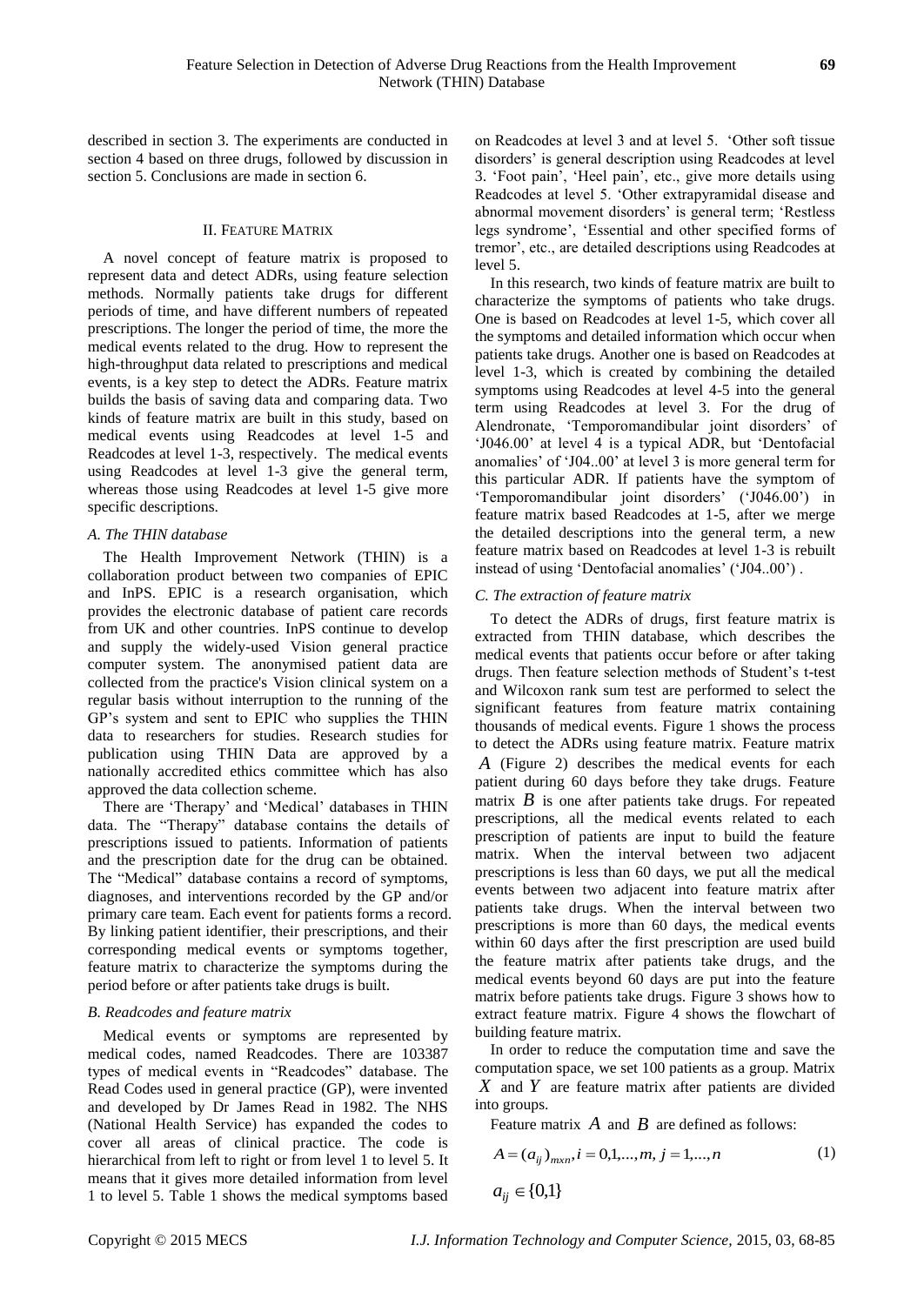$$
B = (b_{ij})_{m \times n}, i = 0, 1, ..., m, j = 1, ..., n
$$
  
\n
$$
b_{ij} \in \{0, 1\}
$$
\n(2)

where variable  $i$  and  $j$  represent patients and medical events. Variable *m* and *n* represent the number of patients and medical events respectively.  $a_{ij} = 1$  is for the state where *ith* patient has *jth* medical event; otherwise  $a_{ij} = 0$ . Feature matrix A and B describe the medical events during 60 days before or after patients take drugs.



Fig. 1. The process to detect ADRs. Matrix  $A$  and  $B$  are feature matrix before or after patients take drugs. The time period of observation is set to 60 days. Matrix  $X$  and  $Y$  are feature matrix after patients are divided into groups. We set 100 patients as one group.







Fig. 3. The building process of feature matrix. Feature matrix A reflects the medical events for each patient during 60 days before they take drugs. Feature matrix B is one after patients take drugs. Time axis covers time points of prescriptions and medical events during the whole time for the patients taking drug. Variable p1,p2,p3 and p4  $(\star)$ represent the time points of prescriptions for the patient taking the drug. Variable e1,e2,..., and e8 ( $\circ$ ) represent the time points of medical symptoms for the patient. The interval T1 between p1 and p2 is 60<T1<120 days. The interval T2 between p2 and p3 is T2>120 days. The interval T3 between  $p3$  and  $p4$  is  $\leq 60$  days.

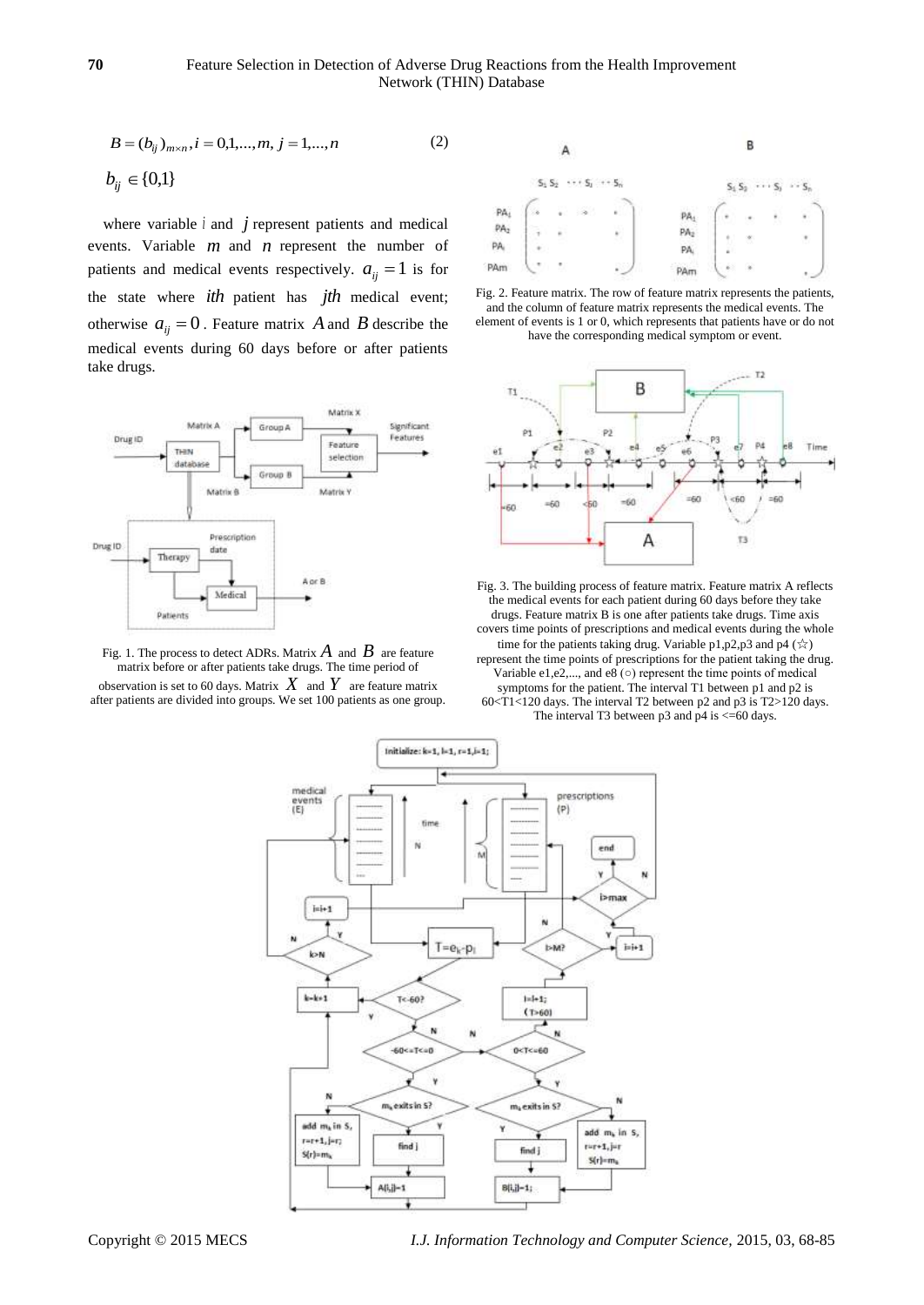Fig. 4. The flowchart of building feature matrix. Feature matrix A reflects the medical events for each patient during 60 days before they take drugs. Feature matrix B is one after patients take drugs. Two datasets of medical events E and prescriptions P include all the medical events and prescriptions of patients taking the drug. The datasets of E and P are extracted from THIN database, and all the data are sorted in ascending order along the time. Variable  $p_1$  and  $e_k$  represent the time points for the prescription (l) and the medical event (k) respectively. Variable k (k=1,...,N) and l (l=1,...,M) represent the number or position of the medical event in dataset E and the prescriptions in dataset P respectively. Variable S represents the dataset including all the types of medical events in A and B. Variable r represents the type number of medical events in S. Variable i and j represent ith patient and jth medical event respectively. Variable  $m_k$  represents the kth medical event in dataset E.

Feature matrix  $X$  and  $Y$  are defined as follows:

$$
X = (x_{kj})_{g \times n}, \quad k = 0, 1, \dots, g; j = 1, \dots, n
$$
 (3)

$$
x_{kj} = \sum_{i=i_k}^{i_k+d-1} a_{ij}, \quad i_k = k \times d, \quad k = 0, \dots, g
$$
  

$$
Y = (y_{kj})_{g \times n}, \quad k = 0, 1, \dots, g; \quad j = 1, \dots, n
$$
 (4)

$$
y_{kj} = \sum_{i=k}^{k} b_{ij}, i_k = k \times d, k = 0,...,g
$$

where variable *g* represents the number of groups. Variable  $x_{kj}$  represents the patient number of  $kth$  group having *jth* medical event. In this study, each group contains 100 patients, and *d* is set to 100.

#### III. FEATURE SELECTION

After two feature matrixes are obtained, which represent the medical events before and after patients take drugs, feature selection methods are performed to detect the significant features that reflect the significant changes. Feature selection methods normally have two classes. One class is "wrapper" methods, which select feature subsets based on classification performance, such as genetic algorithm [22,23]. Another one is filter methods, which select features based on between-class discriminant criterion, give the ranked features, and are not involved in classification performance in the process of feature selection, such as Student's t-test and Wilcoxon rank-sum test.

Obviously, in this study, it is not the classification problem. The main idea is to find which medical event changes significantly and give their ranks. We employ feature selection methods of Student's t-test and Wilcoxon rank-sum test, which are based on the data assumption having normal distribution and no assumptions for data distributions, respectively. Based on doctors' suggestion, the ratio of the patient number after taking the drug to one before taking the drug for having one particular symptom is also used to represent the changes of symptoms.

#### *A. Student's t-test*

Student's t-test [24] feature selection method is used to detect the significant ADRs from thousands of medical events. Student's t-test is a kind of statistical hypothesis test based on a normal distribution, and is used to measure the difference between two kinds of samples. Student's t-test calculates a score  $t_i$  to measure the difference between feature matrix  $X$  and  $Y$ , which

represents the importance of *jth* medical event or ADR among all groups of patients.

Student's t-test is defined as follows:

$$
t_{j} = \frac{\overline{x}_{j} - \overline{y}_{j}}{\sqrt{\frac{S_{xj}^{2}}{M_{x}} + \frac{S_{yj}^{2}}{M_{y}}}} \quad j = 1, 2, ..., n
$$
 (5)

where  $\bar{x}_j$  and  $\bar{y}_j$  represent the means of two groups of samples,  $S_{xj}$  and  $S_{yj}$  represent the standard deviations of two groups of samples.  $M_{x}$  and  $M_{y}$  represent the number of two groups of samples.

#### *B. Wilcoxon rank-sum test*

Student's t-test assumes that the data follow a normal distribution. If no assumption can be made about the shape of the population distribution, non-parametric statistical methods can be used. The Wilcoxon rank-sum test is a non-parametric analogue to Student's t-test for two independent samples. It is used for the determination of equality of the means of two non-normal samples. The test is based on the rank of the individual data within feature matrix. As it operates on rank-transformed data, it also is a robust choice for detecting the significant medical symptoms. In this test, the ranking of data is performed first by giving the highest rank (equal to the number of features) to the feature with the highest value, and the lowest rank to the feature with lowest value. The ranks for remaining features are assigned using the ranksum test as explained in details in [25].

#### *C. Other parameters*

The variable of ratio  $R_1$  is defined to evaluate significant changes of the medical events, using ratio of the patient number after taking the drug to one before taking the drug. The variable  $R_2$  represents the ratio of patient number after taking the drug to the number of whole population having one particular medical symptom.

The ratio variables  $R_1$  and  $R_2$  are defined as follows:

$$
R_1 = \begin{cases} N_A / N_B & \text{if } N_B \neq 0; \\ N_A & \text{if } N_B = 0; \end{cases}
$$
 (6)  

$$
R_2 = N_A / N
$$

where  $N_B$  and  $N_A$  represent the numbers of patients before or after they take drugs for having one particular medical event respectively. The variable *N* represents the number of whole population who take drugs.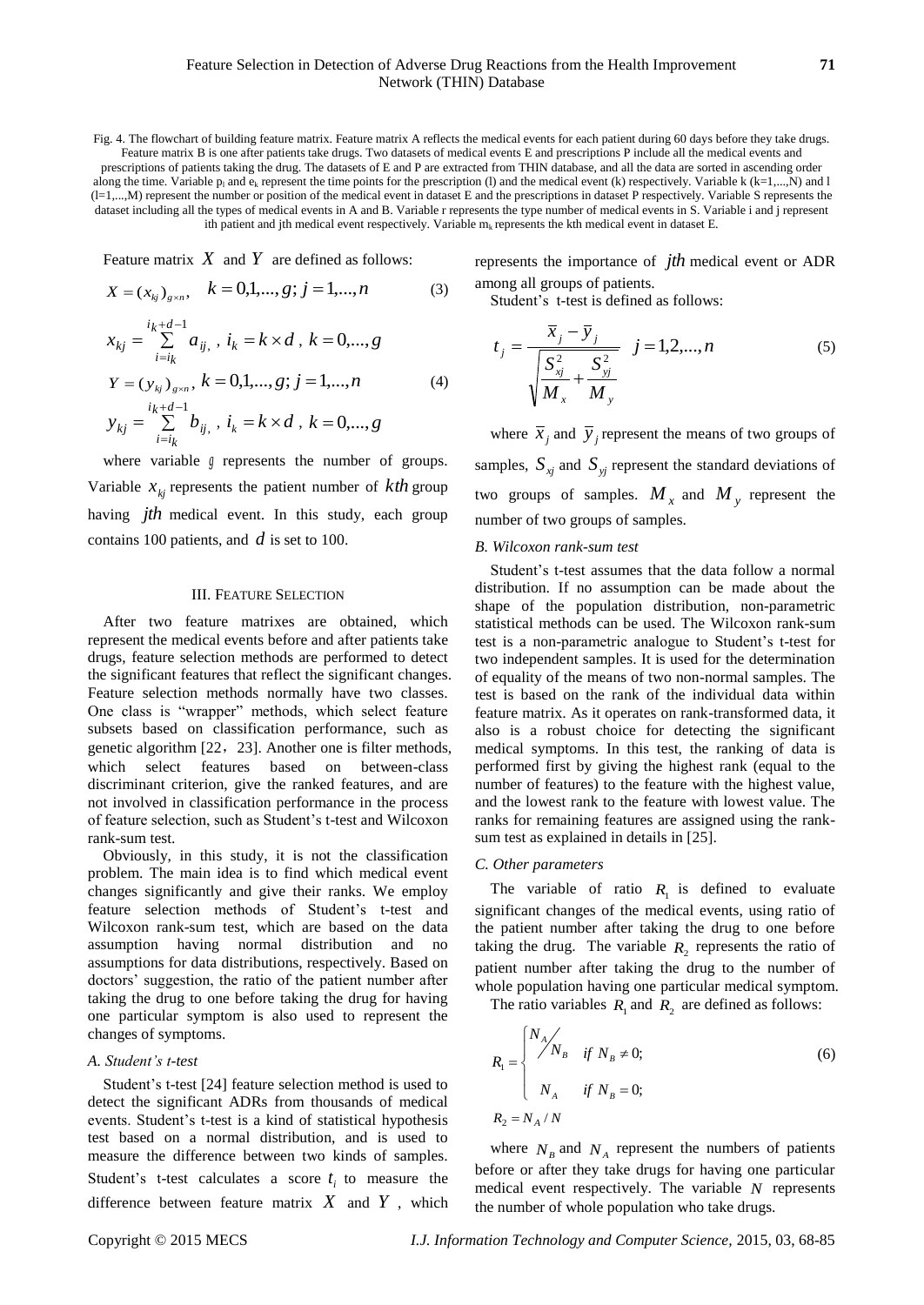We compare our proposed method with published results in [19]. Same evaluation standard is used in our research. Accuracy is defined as follows:

$$
ACC = N_{adr}/N_{all}
$$

where *ACC* represents the accuracy to predict the ADRs.  $N_{adr}$  represents the number of true positive (ADRs), and  $N_{all}$  represents the number of whole number for prediction. In this research we only evaluate top 20 results of prediction, and  $N_{all}$  is set to 20.

#### IV. EXPERIMENTS AND RESULTS

Three drugs of Atorvastatin, Alendronate, and Metoclopramide are used to test our proposed method, using 20 GPs data in THIN database. The drug of Atorvastatin is one of 'statin' class and has the particular 'muscle pain' side effects. For the drug of Alendronate, the 'Temporomandibular joint disorders' is a typical ADR. The drug of Metoclopramide has the typical ADR of 'extrapyramidal effects' or 'abnormal movement disorders'. So in this study, three drugs that have different typical ADRs, are used to test our proposed method. Jin et al. also use the drugs of Atorvastatin and Alendronate to test their proposed methods of MUTARA and HUNT [18,19].

Student's t-test and Wilcoxon rank-sum test are performed to select the significant features from feature matrix, which represent the medical events having the significant changes after patients take the drugs. In experiments, we use two kinds of feature matrix. One feature matrix is based on all medical events using Readcodes at level 1-5 in order to observe the detailed symptoms. Another one is based on the medical events using Readcodes at leve1 1-3, by combining the detailed information of Readcodes at level 4 and 5 into general terms using Readcodes at level 3.

Some common abbreviations used in the 'Readcodes' dictionary are shown as below:

- C/O Complains of
- H/O History of
- NOS Not otherwise specified
- F/H Family history
- O/E on examination
- [M] Morphology of neoplasms
- [D] Working diagnosis

## *A. Atorvastatin*

Atorvastatin [26], under the trade name Lipitor, is one of the drugs known as [statins.](http://en.wikipedia.org/wiki/Statin) It is used for lowering blood [cholesterol.](http://en.wikipedia.org/wiki/Cholesterol) There are seven currently prescribed forms of statin drugs. They are Rosuvastatin, Atorvastatin, Simvastatin, Pravastatin, Fluvastatin, Lovastatin, Pitavastatin. Muscle pain and musculoskeletal events are two of the main side effects of statin drugs [27].

Drugs.com provides access to healthcare information, sourced solely from the most trusted, well-respected and independant agents such as the Food and Drug Administration (FDA), American Society of Health-System Pharmacists, Wolters Kluwer Health, Thomson Micromedex, Cerner Multum and Stedman's. The side effects for Atorvastatin [28] by Drugs.com are severe allergic reactions (rash; hives; itching; difficulty breathing or swallowing; tightness in the chest; swelling of the mouth, face, lips, throat, or tongue); burning, numbness, or tingling; change in the amount of urine produced; confusion; memory problems; mental or mood problems (eg, depression); muscle pain, tenderness, or weakness (with or without fever or fatigue); painful, difficult, or frequent urination; persistent pain, soreness, redness, or swelling of a tendon or joint; red, swollen, blistered, or peeling skin; severe stomach or back pain (with or without nausea or vomiting); symptoms of liver problems (eg, dark urine; pale stools; severe or persistent nausea, loss of appetite, or stomach pain; unusual tiredness; yellowing of the skin or eyes).

We only use the data for patients, who registered on GP for more than one year, in order to obtain the reliable data. 6803 patients take Atorvastatin from 20GP data in THIN database. Based on Readcodes at level 1-5, totally 10528 medical events are obtained before or after 6803 patients take the drug. So 6803x10528 feature matrix is obtained. Based on Readcodes at level 1-3, we combine the medical events which have the same first three codes into one medical event, just using first three codes. 10528 medical events based on Readcodes at level 1-5 are combined into 2350 medical events based on Readcodes at level 1-3, and a 6803x2350 feature matrix is created. After grouping patients, 68x10528 and 68x2350 feature matrix are formed to select the significant features, which reflect the significant change of medical events after patients take drugs.

Table 2 and Table 3 show the top 20 ADRs for Atorvastatin based on Student's t-test and Wilcoxon ranksum test, using medical events based on Readcodes at level 1-5 and level 1-3. From Table 2 and 3, it is clear that the detected ADRs are consistent with the published side effects for Atorvastatin. The difference for the detected ADRs between Student's t-test and Wilcoxon rank-sum test is that the rank of the ADRs is different. For example the medical event of 'Other soft tissue disorder' is rank 3 based on Student's t-test, and rank 12 based on Wilcoxon rank-sum test. 'Other soft tissue disorder' is major side effect for statin. From this view, the detected ADRs based on Student's t-test are better than those based on Wilcoxon rank-sum test.

Our detected ADRs are classified into several categories, such as muscle pain, muscle weakness and neuropathy, gastrointestinal events, musculoskeletal events [27], skin and subcutaneous tissue events [28], bronchitis and bronchiolitis [29] diabetes mellitus events [30 , 31]. Good performance of 100% accuracy is achieved for the top 20 ADRs based on Student's t-test and Wilcoxon rank-sum test.

MUTARA and HUNT [18,19] based on Unexpected Temporal Association Rule are proposed to signal unexpected and infrequent patterns characteristic of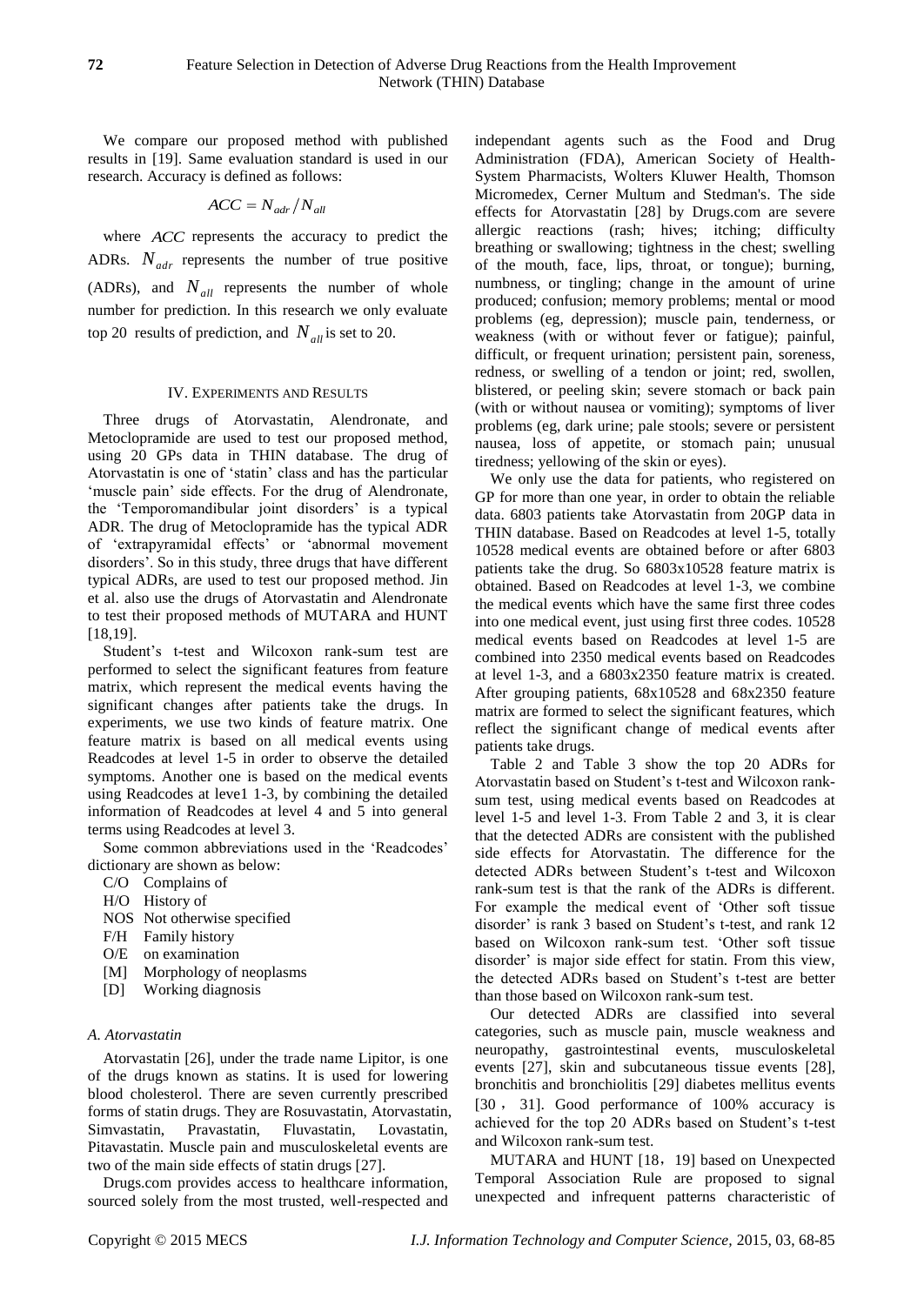ADRs, using The Queensland Linked Data Set (QLDS). They indicated that "HUNT can reliably shortlist statistically significantly more ADRs than MUTARA". For the drug of Atorvastatin, HUNT detects 4 ADRs of 'urinary tract infection', 'stomach ulcer', 'diarrhoea', and 'bronchitis' from top 20 results based on 13712 patient records, and only obtains 30% average accuracy [19]. The major side effects of Atorvastatin, such as muscle pain and musculoskeletal events, are not detected. Table 4 shows the performance of HUNT and MUTARA. Our proposed method detects 'muscle and musculoskeletal' events not only based on Readcodes at level 1-5, but also based on Readcodes at level 1-3. 'Peripheral enthesopathies and allied syndromes' and 'Other soft tissue disorders' are detected at rank 2 and 3 based on Readcodes at level 1-3, using feature selection method of Student's t-test.

#### *B. Alendronate*

Alendronate sodium, sold as Fosamax by [Merck,](http://en.wikipedia.org/wiki/Merck_%26_Co.) is a [bisphosphonate](http://en.wikipedia.org/wiki/Bisphosphonate) [drug](http://en.wikipedia.org/wiki/Medication) used for [osteoporosis](http://en.wikipedia.org/wiki/Osteoporosis) and several other bone disease [32]. The side effects for Alendronate [ 33] are severe allergic reactions (rash; hives; itching; difficulty breathing; tightness in the chest; swelling of the mouth, face, lips, throat, or tongue); black, tarry, or bloody stools; chest pain; coughing or vomiting blood; difficult or painful swallowing; mouth sores; new, worsening, or persistent heartburn; red, swollen, blistered, or peeling skin; severe bone, muscle, or joint pain (especially in the hip, groin, or thigh); severe or persistent sore throat or stomach pain; swelling of the hands, legs, or joints; swelling or pain in the jaw; symptoms of low blood calcium (eg, spasms, twitches, or cramps in your muscles; numbness or tingling in your fingers, toes, or around your mouth).

In [32], side effects include ulceration of the esophagus, gastric and duodenal ulceration, skin rash, rarely manifesting as Stevens–Johnson syndrome and toxic epidermal necrolysis, eye problems (uveitis, scleritis), generalized muscle, joint, and bone pain, osteonecrosis of the jaw or deterioration of the Temporomandibular Joint (TMJ), auditory hallucinations, visual disturbances. Studies suggest that users of alendronate have an increase in the numbers of osteoclasts and develop giant, more multinucleated osteoclasts. Fosamax has been linked to a rare type of leg fracture that cuts straight across the upper thigh bone after little or no trauma.

3346 patients from 20GP data in THIN database are taking Alendronate, and 7260 medical events are obtained based on Readcodes at level 1-5. After grouping them, 33x7260 feature matrix is obtained. For Readcodes at level 1-3, 33x1964 feature matrix is obtained. Table 5 and 6 show the top 20 ADRs based on Student's t-test and Wilcoxon rank-sum test. Our results show that most detected ADRs are consistent with the published results [32]. 'Chronic kidney disease stage 3', 'Type 2 diabetes mellitus', and 'Essential hypertension' are not listed in [32]. 85% accuracy is achieved. But in [34], 'acute renal failure' is reported after the patient takes Alendronate. 'Based on the study created by eHealthMe from U.S. Food and Drug Administration (FDA) and user

community [35], 0.60% patients have 'Type 2 diabetes mellitus'. In [36], 0.62% patients have 'Essential hypertension'. For HUNT, only 'headache', 'swelling', wheeze', 'breathing difficult', 'heart burn', and 'constipation' are detected in top 20 ADRs based on 7569 patients. Totally 30% average accuracy is obtained. The major side effect of 'muscle or joint pain' is not detected.

'Peripheral enthesopathies and allied syndromes' and 'Other soft tissue disorders' with rank 14 and 15 are detected to describe the ADRs related to 'muscle or joint pain', which are listed in Table 5 using Readcodes at level 1-3 based on Student's t-test. But they are not list in Table 6 based on Wilcoxon rank-sum test in top 20 ADRs. From this view, Student's t-test method is better than Wilcoxon rank-sum test.

After we obtain the results using Student's t-test with p<0.05, which reflect the significant changes after patients take drug, then we also sort the order of results according to descending order of R1 value. Table 7 shows top 20 ADRs based on the descending order of R1 value. From Table 7, we notice that the typical side effect 'Temporomandibular joint disorders' for Alendronate' is detected at rank 11 using Readcodes at level 1-5.

#### *C. Metoclopramide*

Metoclopramide is used to treat nausea and vomiting associated with conditions such as [uremia,](http://en.wikipedia.org/wiki/Uremia) [radiation](http://en.wikipedia.org/wiki/Acute_radiation_syndrome)  [sickness,](http://en.wikipedia.org/wiki/Acute_radiation_syndrome) [malignancy,](http://en.wikipedia.org/wiki/Malignancy) [labor,](http://en.wikipedia.org/wiki/Childbirth) [infection,](http://en.wikipedia.org/wiki/Infection) [migraine](http://en.wikipedia.org/wiki/Migraine) headaches, and [emetogenic](http://en.wikipedia.org/wiki/Vomiting) drugs [37]. The side effects [38] for Metoclopramide are severe allergic reactions (rash; hives; itching; difficulty breathing; tightness in the chest; swelling of the mouth, face, lips, or tongue; unusual hoarseness); abnormal thinking; confusion; dark urine; decreased balance or coordination; decreased sexual ability; fast, slow, or irregular heartbeat; fever; hallucinations; loss of bladder control; mental or mood changes (eg, depression, anxiety, agitation, jitteriness); seizures; severe or persistent dizziness, headache, or trouble sleeping; severe or persistent restlessness, including inability to sit still; shortness of breath; stiff or rigid muscles; sudden increased sweating; sudden, unusual weight gain; suicidal thoughts or actions; swelling of the arms, legs, or feet; uncontrolled muscle spasms or movements (eg, of the arms, legs, tongue, jaw, cheeks; twitching; tremors); vision changes; yellowing of the skin or eyes. In [37] common [adverse drug reactions](http://en.wikipedia.org/wiki/Adverse_drug_reaction) associated with metoclopramide therapy include restlessness, drowsiness, dizziness, fatigue, and [focal](http://en.wikipedia.org/wiki/Focal_dystonia)  [dystonia.](http://en.wikipedia.org/wiki/Focal_dystonia) Infrequent ADRs include [hypertension,](http://en.wikipedia.org/wiki/Hypertension) [hypotension,](http://en.wikipedia.org/wiki/Hypotension) [hyperprolactinaemia](http://en.wikipedia.org/wiki/Hyperprolactinaemia) leading to [galactorrhea,](http://en.wikipedia.org/wiki/Galactorrhea) constipation, depression, headache, and [extrapyramidal](http://en.wikipedia.org/wiki/Extrapyramidal_symptoms)  [effects](http://en.wikipedia.org/wiki/Extrapyramidal_symptoms) such as [oculogyric crisis.](http://en.wikipedia.org/wiki/Oculogyric_crisis)

8320 patients from 20 GPs take Metoclopramide. 8094 medical events are obtained using Readcodes at level 1-5, and 8320x8094 feature matrix is created. After 8094 medical events are combined into 2117 medical symptoms based on Readcodes at level 1-3, 8320x2117 feature matrix is created. After patients are grouped, 83x8094 feature matrix is formed using Readcodes at level 1-5, and 83x2117 feature matrix is obtained using Readcodes at level 1-3. Table 8 and 9 show the top 20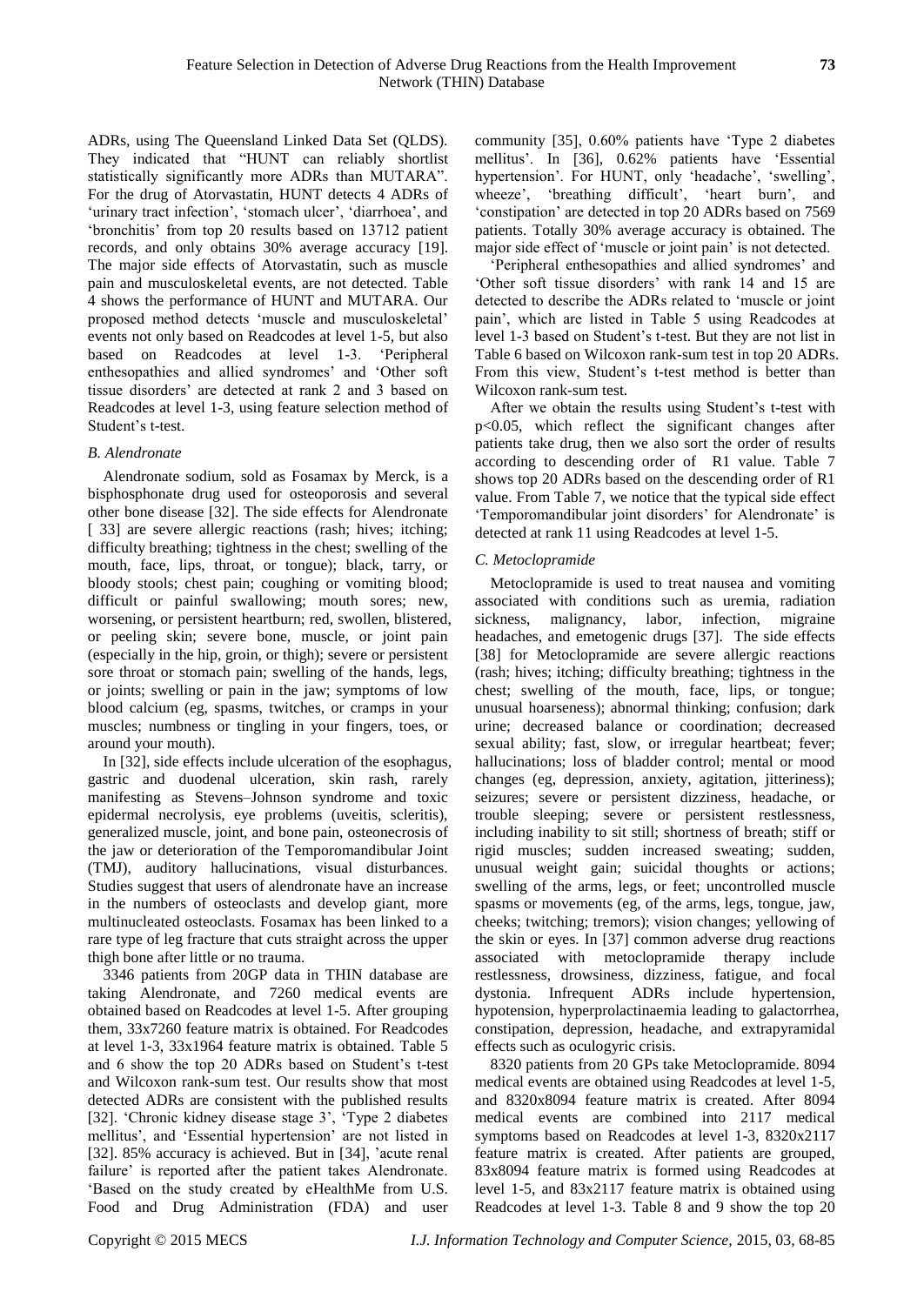detected results in ascending order of p value of Student's t-test and Wilcoxon rank-sum test, using Readcodes at level 1-5 and at level 1-3, respectively.

From Table 8 and 9, it is shown that the typical side effect 'Other extrapyramidal disease and abnormal movement disorders' for Metoclopramide is detected at rank 3 and rank 4 based on Student's t-test and Wilcoxon rank-sum test. The top 20 medical events cover most important side effects for the drug of Metoclopramide. The side effect 'Cholangitis' is detected at rank 14 in Table 8 based on Student's t-test using Readcodes at level 1-5. In [38], a 22-year-old female, treated with metoclopramide for 7 to 8 months for abdominal pain, developed hepatic hemangiomatosis with arteriovenous shunting and cholestasis.

The ADRs having top ranks (rank 1,2,3,5) are 'patient died' based on Student's t-test using Readcodes at level 1-5, and they are not listed in [37,38]. So our result achieves 80% accuracy. But based on the study created by eHealthMe from FDA and user community, 1.93% patients have 'Death' [39]. We notice that three patients are 'died' before they took the drug. Actually, the real state for these patients is 'expected died'.

## V. DISCUSSION

## *A. Feature matrix*

In this research, we propose the novel concept of feature matrix. For the medical data which are collected from day to day clinical practice, they are irregular and magnanimity data. Each patient has different medical information. Even for the same drug, different patients have taken drugs at different time points and different periods, and have different medical symptoms. How to extract the useful information after patients take drugs is first and key step to detect the adverse drug reactions. A novel concept of feature matrix is proposed to store and characterize the common information that only deal with symptoms before and after taking drugs for patients. For each drug, its corresponding feature matrix is built to cover all the symptoms or medical events occurred before or after taking the drug for all patients. Feature matrix transfers the unrelated information of different patients to common saving format, and builds the foundation to detect the adverse drug reactions. For example, some patients take the "statin" drugs for years, and the corresponding prescriptions and medical events are "mass" information. But we only interest the information before and after taking drugs, feature matrix are built to characterize the representative features extracted from THIN database, which is collected day to day clinical practice. All the prescriptions during the period of taking drugs are checked. The medical events during 60 days before or after each prescription are used to build the feature matrix for this drug. This is reason that chronic side effects can be detected. For example, for the drug of Alendronate, one chronic side effect is "Temporomandibular joint disorders", which is detected by our proposed method.

Two kinds of feature matrix are created to represents the medical events or symptoms for patients before and after taking drugs. One type of feature matrix is to use original data based on Readcodes at level 1-5. Another one is based on Readcodes at level 1-3, combining the medical symptoms using Readcodes at level 4-5 into one using Readcodes at level 3. For example, 'Type 2 diabetes mellitus' has Readcodes of 'C10F.00' at level 4, and Readcodes of 'C10..00' at level 3 represents the general term of 'Diabetes mellitus'.

# *B. Feature selection and the performance*

In this research, we compare our proposed method with published results in [19]. In paper [19], two drugs of Atovastatin and Alendronate are used to test their proposed methods, and average 30% accuracy is obtained in [19]. Their proposed methods do not detect two major side effects of muscle pain and musculoskeletal events.

Same evaluation standard is used in our research. Our proposed methods based on extracted feature matrix and feature selection, achieve good results. For drug Atovastatin and Alendronate, major ADRs are detected, and 100% and 85% accuracy are obtained. For Atorvastatin, the major side effect of 'muscle pain' is detected at rank 3, which is 'Other soft tissue disorders' using Readcodes at level 1-3. For the drug of Alendronate, the typical side effect of 'Temporomandibular joint disorders' is detected at rank 1 based on the descending order of the ratio of the patient number after taking the drug to one before taking the drug, which is 'Dentofacial anomalies' using Readcodes at level 1-3. For the drug of Metoclopramide, the typical ADR of 'abnormal movement disorders' is detected at rank 3, which is 'Other extrapyramidal disease and abnormal movement disorders' using Readcodes at level 1-3.

Feature selection is widely used to reduce data dimensionality and detect the significant features [40,41]. In this research feature selection methods of Student's ttest and Wilcoxon rank-sum test are employed to detect the significant changes of feature matrix. Student's t-test assumes that the data follow a normal distribution. Wilcoxon rank-sum test has no assumption about the shape of data distribution. Experimental results show that Student's t-test achieves better performance than Wilcoxon rank-sum test. The variable of ratio of the patient number after taking the drug to one before taking the drug is complementary part for Student's t-test method. The ratio variable is useful to detect the some typical ADRs.

Because of the creation of feature matrix, its unique saving format makes it possible to combine medical symptoms using Readcodes at level 4-5 into one using Readcodes at level 3. Feature matrix using Readcodes at level 1-5 gives the detail information, and feature matrix using Readcode at level 1-3 can extracts the general symptoms, which may be not noticed using feature matrix using Readcodes at level 1-5, for example the ADR of "extrapyramidal disease and abnormal movement disorder" for drug Metoclopramide.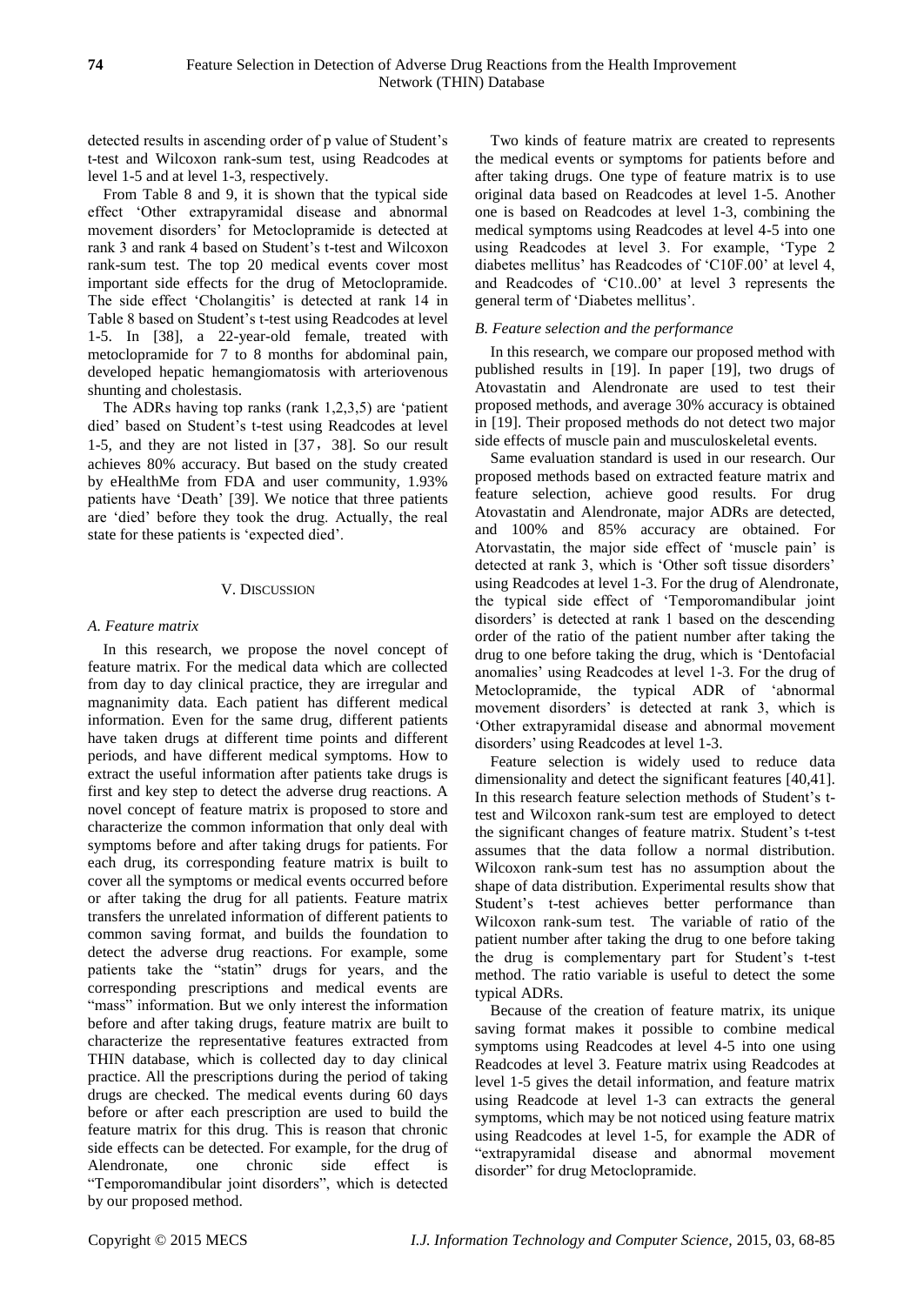*C. Rare ADRs, chronic ADRs, drug interaction, and advantages*

Our proposed method has successfully shortlisted the rare ADRs of "Temporomandibular joint disorders" for drug Alendronate, "extrapyramidal disease and abnormal movement disorder" for drug Metoclopramide, and the research work in [21] indicated that the existing algorithms are not capable of detecting rare ADRs.

The ADRs are rare, and it means the frequency to appear is low. If the methods detect the ADRs only based on the frequency of ADR appearing, there is never sufficient data to support the hypothesis of a causal relationship between the drug and the reaction.

The rare ADRs of "Temporomandibular joint disorders" for drug Alendronate and "extrapyramidal disease and abnormal movement disorder" for drug Metoclopramide are from 3346 and 8320 patients. Enough data is used to support the detection of ADRs. Our proposed method is not only based on the frequency of ADR appearing, and but also is based on the significant change of medical symptoms. The rare ADRs may not appear frequently, but make the significant change. So our proposed method can detect rare ADRs.

When feature matrix is built, all the prescriptions of each patient for this drug are checked to extract the information, no matter how long the patient takes this drug. Because of the characteristics of feature matrix, chronic side effects can be detected. Exiting algorithms [18, 19] only check the prescriptions during some period of time, and lose part of the information of side effects.

Because of the characteristics of feature matrix, it is easy to trace the information of patients having the particular ADRs, and extract the information of other drugs taken by these patients. This gives the foundation to do further research of drug interactions.

Two advantages are achieved in this research compared with exiting algorithms. One is to propose feature matrix, which transfers the irregular information of each patient during whole period of taking drugs into standard saving format. This makes it possible to detect chronic ADRs. Another one is based on the changing degree of symptoms to detect the ADRs. This makes it possible to detect rare ADRs.

#### VI. CONCLUSIONS

In this study we propose a novel method to successfully detect the ADRs by introducing feature matrix and feature selection to detect the significant changes after patients take drugs. A feature matrix, which characterizes the medical events before patients take drugs or after patients take drugs, is created from THIN database. Feature matrix transfers the irregular and highthroughput medical data collected from daily basis into feature matrix of standard saving format, and is a foundation to perform feature selection methods. Feature selection methods based on Student's t-test and Wilcoxon rank-sum test are used to detect the significant features from high dimensional feature matrix. The significant ADRs, which are corresponding to significant features, are detected. Experiments are performed on three drugs: Atorvastatin, Alendronate, and Metoclopramide. Compared to other computerized method, our proposed method achieves better performance. The detected ADRs are based on computerized methods, further investigation is needed.

#### **REFERENCES**

- [1] G. Severino and M.D. Zompo, "Adverse drug reactions: role of pharmacogenomics," Pharmacological Research, 49: 363-373, 2004.
- [2] Y[. Qian,](http://www.ncbi.nlm.nih.gov/pubmed?term=%22Qian%20Y%22%5BAuthor%5D) X[. Ye,](http://www.ncbi.nlm.nih.gov/pubmed?term=%22Ye%20X%22%5BAuthor%5D) W[. Du,](http://www.ncbi.nlm.nih.gov/pubmed?term=%22Du%20W%22%5BAuthor%5D) J. [Ren,](http://www.ncbi.nlm.nih.gov/pubmed?term=%22Ren%20J%22%5BAuthor%5D) Y. [Sun,](http://www.ncbi.nlm.nih.gov/pubmed?term=%22Sun%20Y%22%5BAuthor%5D) H. [Wang,](http://www.ncbi.nlm.nih.gov/pubmed?term=%22Wang%20H%22%5BAuthor%5D) B. [Luo,](http://www.ncbi.nlm.nih.gov/pubmed?term=%22Luo%20B%22%5BAuthor%5D)  Q. [Gao,](http://www.ncbi.nlm.nih.gov/pubmed?term=%22Gao%20Q%22%5BAuthor%5D) M. [Wu,](http://www.ncbi.nlm.nih.gov/pubmed?term=%22Wu%20M%22%5BAuthor%5D) and J. [He,](http://www.ncbi.nlm.nih.gov/pubmed?term=%22He%20J%22%5BAuthor%5D) "A computerized system for signal detection in spontaneous reporting system of Shanghai China," Pharmacoepidemiology and Drug Safety, 18: 154-158, 2009.
- [3] K.S. Park and O. Kwon, "The state of adverse event reporting and signal generation of dietary supplements in Korea," Regulatory Toxicology and Pharmacology, 57: 74- 77, 2010.
- [4] A. [Farcas,](http://www.ncbi.nlm.nih.gov/pubmed?term=%22Farcas%20A%22%5BAuthor%5D) A. [Sinpetrean, C](http://www.ncbi.nlm.nih.gov/pubmed?term=%22Sinpetrean%20A%22%5BAuthor%5D). [Mogosan,](http://www.ncbi.nlm.nih.gov/pubmed?term=%22Mogosan%20C%22%5BAuthor%5D) M. [Palage,](http://www.ncbi.nlm.nih.gov/pubmed?term=%22Palage%20M%22%5BAuthor%5D) O. [Vostinaru,](http://www.ncbi.nlm.nih.gov/pubmed?term=%22Vostinaru%20O%22%5BAuthor%5D) M. [Bojita,](http://www.ncbi.nlm.nih.gov/pubmed?term=%22Bojita%20M%22%5BAuthor%5D) D. [Dumitrascu,](http://www.ncbi.nlm.nih.gov/pubmed?term=%22Dumitrascu%20D%22%5BAuthor%5D) "Adverse drug reactions detected by stimulated spontaneous reporting in an internal medicine department in Romania," European Journal of Internal Medicine, 21: 453-457, 2010.
- [5] A. [Szarfman ,](http://www.ncbi.nlm.nih.gov/pubmed?term=%22Szarfman%20A%22%5BAuthor%5D) S.G. [Machado](http://www.ncbi.nlm.nih.gov/pubmed?term=%22Machado%20SG%22%5BAuthor%5D) and R.T. [O'Neill, "](http://www.ncbi.nlm.nih.gov/pubmed?term=%22O)Use of screening algorithms and computer systems to efficiently signal higher-than-expected combinations of drugs and events in the US FDA's spontaneous reports database," Drug Saf., 25: 381-392, 2002.
- [6] R. Kasliwal, L.V. Wilton, V. Cornelius, B. Aurich-Barrera and S.A.W. Shakir, "Safety profile of Rosuvastatin-results of a prescription-event monitoring study of 11680 patients," Drug Safety, 30: 157-170, 2007.
- [7] R.D. [Mann,](http://www.ncbi.nlm.nih.gov/pubmed?term=%22Mann%20RD%22%5BAuthor%5D) K. [Kubota,](http://www.ncbi.nlm.nih.gov/pubmed?term=%22Kubota%20K%22%5BAuthor%5D) G. [Pearce](http://www.ncbi.nlm.nih.gov/pubmed?term=%22Pearce%20G%22%5BAuthor%5D) and L. [Wilton,](http://www.ncbi.nlm.nih.gov/pubmed?term=%22Wilton%20L%22%5BAuthor%5D)  "Salmeterol: a study by prescription-event monitoring in a UK cohort of 15,407 patients," J Clin Epidemio, 49: 247- 250, 1996.
- [8] N.S. [Rawson,](http://www.ncbi.nlm.nih.gov/pubmed?term=%22Rawson%20NS%22%5BAuthor%5D) G.L. [Pearce](http://www.ncbi.nlm.nih.gov/pubmed?term=%22Pearce%20GL%22%5BAuthor%5D) and W.H. [Inman,](http://www.ncbi.nlm.nih.gov/pubmed?term=%22Inman%20WH%22%5BAuthor%5D) "Prescriptionevent monitoring: methodology and recent progress," [Journal of Clinical Epidemiology,](http://www.sciencedirect.com/science/journal/08954356) [43:](http://www.sciencedirect.com/science?_ob=PublicationURL&_tockey=%23TOC%235076%231990%23999569994%23480967%23FLP%23&_cdi=5076&_pubType=J&view=c&_auth=y&_acct=C000009959&_version=1&_urlVersion=0&_userid=5939061&md5=996cc9f54ca4c6208a2ba68afb877815) 509-522, 1990.
- [9] B. Aurich-Barrera, L. Wilton, D. Brown and S. Shakir, "Paediatric postmarketing pharmacovigilance using prescription-event monitoring: comparison of the adverse event profile of lamotrigine prescribed to children and adults in England," Drug Saf., 33: 751-763, 2010.
- [10] T.J. Hannan, "Detecting adverse drug reactions to improve patient outcomes," International Journal of Medical Informatics, 55: 61-64, 1999.
- [11] R.H. [Meyboom, M](http://www.ncbi.nlm.nih.gov/pubmed?term=%22Meyboom%20RH%22%5BAuthor%5D). [Lindquist,](http://www.ncbi.nlm.nih.gov/pubmed?term=%22Lindquist%20M%22%5BAuthor%5D) A.C. [Egberts](http://www.ncbi.nlm.nih.gov/pubmed?term=%22Egberts%20AC%22%5BAuthor%5D) and I.R. [Edwards, "](http://www.ncbi.nlm.nih.gov/pubmed?term=%22Edwards%20IR%22%5BAuthor%5D)Signal detection and follow-up in pharmacovigilance," Drug Saf., 25: 459-465, 2002.
- [12] A. [Bate,](http://www.ncbi.nlm.nih.gov/pubmed?term=%22Bate%20A%22%5BAuthor%5D) M[. Lindquist,](http://www.ncbi.nlm.nih.gov/pubmed?term=%22Lindquist%20M%22%5BAuthor%5D) I.R[. Edwards,](http://www.ncbi.nlm.nih.gov/pubmed?term=%22Edwards%20IR%22%5BAuthor%5D) S. [Olsson,](http://www.ncbi.nlm.nih.gov/pubmed?term=%22Olsson%20S%22%5BAuthor%5D) R. [Orre,](http://www.ncbi.nlm.nih.gov/pubmed?term=%22Orre%20R%22%5BAuthor%5D) A. [Lansner](http://www.ncbi.nlm.nih.gov/pubmed?term=%22Lansner%20A%22%5BAuthor%5D) and R.M[. De Freitas,](http://www.ncbi.nlm.nih.gov/pubmed?term=%22De%20Freitas%20RM%22%5BAuthor%5D) "A Bayesian neural network method for adverse drug reaction signal generation," Eur J Clin Pharmacol, 54: 315-321, 1998.
- [13] R. Orre, A. Lansner, A. Bate and M. Lindquist, "Bayesian neural networks with confidence estimations applied to data mining," Computational Statistics & Data Analysis, 34: 473-493, 2000.
- [14] M. Hauben and A. Bate, "Decision support methods for the detection of adverse events in post-marketing data," Drug Discovery Today, 14: 343-357, 2009.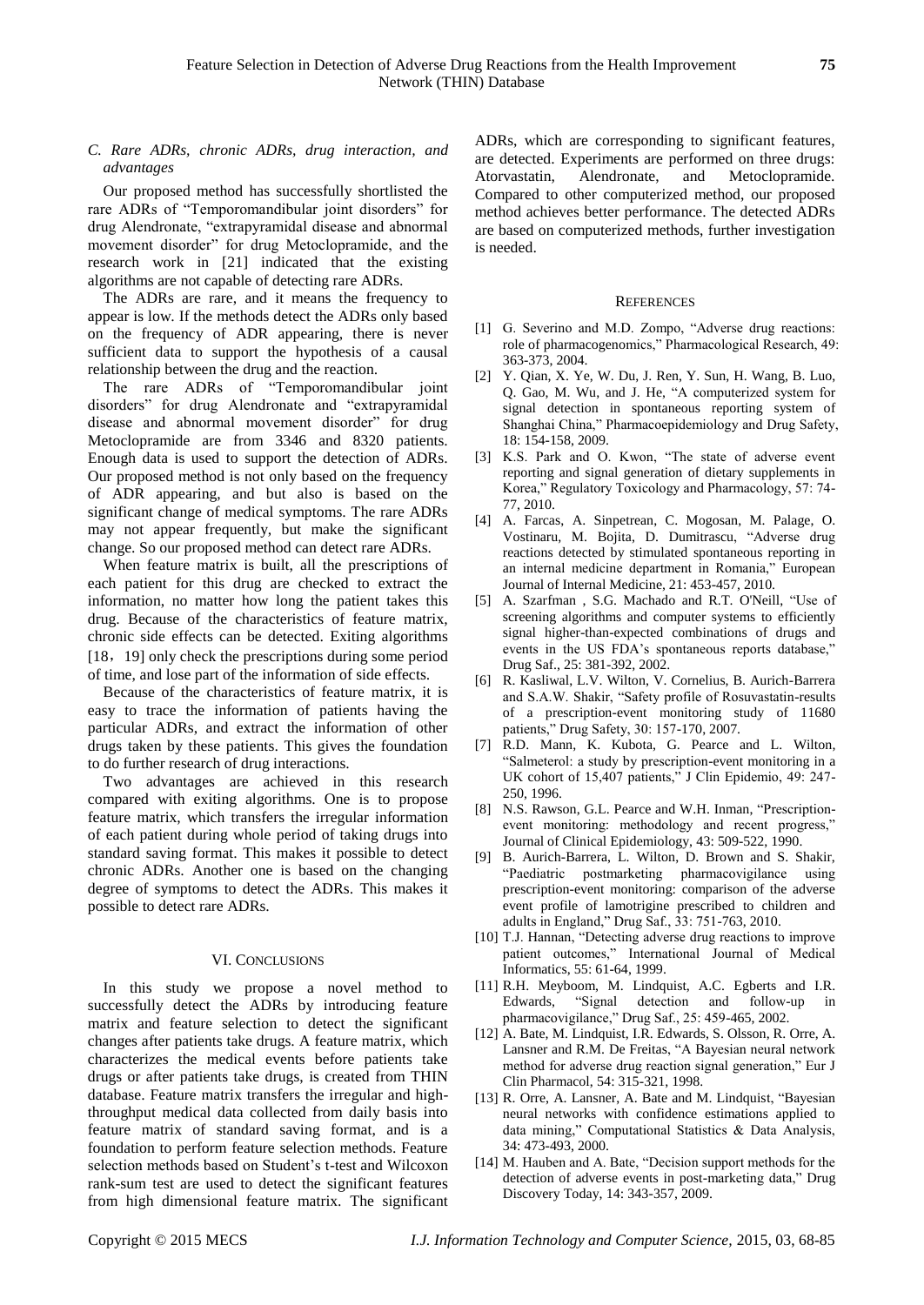- [15] Y. [Koh,](http://www.ncbi.nlm.nih.gov/pubmed?term=%22Koh%20Y%22%5BAuthor%5D) C.W. [Yap](http://www.ncbi.nlm.nih.gov/pubmed?term=%22Yap%20CW%22%5BAuthor%5D) and S.C. [Li,](http://www.ncbi.nlm.nih.gov/pubmed?term=%22Li%20SC%22%5BAuthor%5D) "A quantitative approach of using genetic algorithm in designing a probability scoring system of an adverse drug reaction assessment system," International Journal of Medical Informatics, 77: 421-430, 2008.
- [16] C. [Henegar,](http://www.ncbi.nlm.nih.gov/pubmed?term=%22Henegar%20C%22%5BAuthor%5D) C. [Bousquet,](http://www.ncbi.nlm.nih.gov/pubmed?term=%22Bousquet%20C%22%5BAuthor%5D) A.L. [Lillo-Le,](http://www.ncbi.nlm.nih.gov/pubmed?term=%22Lillo-Le%20Lou%C3%ABt%20A%22%5BAuthor%5D) P. [Degoulet](http://www.ncbi.nlm.nih.gov/pubmed?term=%22Degoulet%20P%22%5BAuthor%5D) and M.C[. Jaulent,](http://www.ncbi.nlm.nih.gov/pubmed?term=%22Jaulent%20MC%22%5BAuthor%5D) "A knowledge based approach for automated signal generation in pharmacovigilance," [Stud Health](http://www.ncbi.nlm.nih.gov/pubmed/15360888)  [Technol Inform,](http://www.ncbi.nlm.nih.gov/pubmed/15360888) 107: 626-630, 2004
- [17] C. Bousquet, C. Henegar, A.L. Lou ä, P. [Degoulet](http://www.ncbi.nlm.nih.gov/pubmed?term=%22Degoulet%20P%22%5BAuthor%5D) and M.C. [Jaulent,](http://www.ncbi.nlm.nih.gov/pubmed?term=%22Jaulent%20MC%22%5BAuthor%5D) "Implementation of automated signal generation in pharmacovigilance using a knowledge-based approach," International Journal of Medical Informatics, 74: 563-571, 2005.
- [18] H. Jin, J. Chen, H. He, G.J. Williams, C. Kelman and C.M. O'Keefe, "Mining unexpected temporal associations: applications in detecting adverse drug reactions," [IEEE](http://www.ncbi.nlm.nih.gov/pubmed/18632329)  [Trans Inf Technol Biomed,](http://www.ncbi.nlm.nih.gov/pubmed/18632329) 12: 488-500, 2008.
- [19] H. Jin, J. Chen, H. He, C. Kelman, D. McAullay and C.M. O'Keefe, "Signaling Potential Adverse Drug Reactions from Administrative Health Databases," [IEEE Trans.](http://www.informatik.uni-trier.de/~ley/db/journals/tkde/tkde22.html#JinCHKMO10)  [Knowl. Data Eng., 22:](http://www.informatik.uni-trier.de/~ley/db/journals/tkde/tkde22.html#JinCHKMO10) 839-853, 2010.
- [20] G. Williams , D. Vickers , C. Rainsford , L. Gu , H. He , R. Baxter and S. Hawkins, Bias in the Queensland linked data set, CSIRO Math. Inf. Sci., 2002.
- [21] [J. Reps,](http://link.springer.com/search?facet-author=%22Jenna+Marie+Reps%22) [J. Garibaldi,](http://link.springer.com/search?facet-author=%22Jonathan+M.+Garibaldi%22) [U. Aickelin,](http://link.springer.com/search?facet-author=%22Uwe+Aickelin%22) [D. Soria,](http://link.springer.com/search?facet-author=%22Daniele+Soria%22) [J. Gibson](http://link.springer.com/search?facet-author=%22Jack+Gibson%22) and [R. Hubbard,](http://link.springer.com/search?facet-author=%22Richard+Hubbard%22) "Comparison of algorithms that detect drug side effects using electronic healthcare databases," [Soft](http://link.springer.com/journal/500)  [Computing,](http://link.springer.com/journal/500) 2013
- [22] Y. Liu, U. Aickelin, Jan. Feyereisl and L. Durrant, "Wavelet feature extraction and genetic algorithm for biomarker detection in colorectal cancer data," Knowledge-Based Systems, 37: 502-514, 2013.
- [23] H. Uguz, "A two-stage feature selection method for text categorization by using information gain, principal component analysis and genetic algorithm," Knowledge-Based Systems, 24: 1024-1032, 2011.
- [24] E. Kreyszig, Introductory Mathematical Statistics, John Wiley, New York, 1970.
- [25] B. Rosner, Fundamentals of Biostatistics, Duxbury press, 2000.
- [26] [http://en.wikipedia.org/wiki/Atorvastatin.](http://en.wikipedia.org/wiki/Atorvastatin)
- [27] http://www.statinanswers.com/effects.htm.
- [28] [http://www.drugs.com/sfx/atorvastatin-side-effects.html.](http://www.drugs.com/sfx/atorvastatin-side-effects.html)
- [29] A.B. [Fernández,](http://www.ncbi.nlm.nih.gov/pubmed?term=%22Fern%C3%A1ndez%20AB%22%5BAuthor%5D) R.H. [Karas,](http://www.ncbi.nlm.nih.gov/pubmed?term=%22Karas%20RH%22%5BAuthor%5D) A.A. [Alsheikh-Ali](http://www.ncbi.nlm.nih.gov/pubmed?term=%22Alsheikh-Ali%20AA%22%5BAuthor%5D) and P.D. [Thompson,](http://www.ncbi.nlm.nih.gov/pubmed?term=%22Thompson%20PD%22%5BAuthor%5D) "Statins and interstitial lung disease: a systematic review of the literature and of food and drug administration adverse event reports," Chest, 134: 824-830, 2008.
- [30] N. Sattar, D. Preiss, and H.M. Murray, et al., "Statins and risk of incident diabetes: a collaborative meta-analysis of randomized statins trials," Lancet, 375: 735-742, 2010.
- [31] D. Preiss, S.R.K. Seshasai, and P. Welsh, et al., "Risk of incident diabetes with intensive-dose compared with moderate-dose statin therapy," JAMA, 305: 2556-2564, 2011.
- [32] [http://en.wikipedia.org/wiki/Alendronic\\_acid.](http://en.wikipedia.org/wiki/Alendronic_acid)
- [33] [http://www.drugs.com/sfx/alendronate-side-effects.html.](http://www.drugs.com/sfx/alendronate-side-effects.html)
- [34] N. [Miura,](http://www.ncbi.nlm.nih.gov/pubmed?term=%22Miura%20N%22%5BAuthor%5D) N. [Mizuno,](http://www.ncbi.nlm.nih.gov/pubmed?term=%22Mizuno%20N%22%5BAuthor%5D) R. [Aoyama,](http://www.ncbi.nlm.nih.gov/pubmed?term=%22Aoyama%20R%22%5BAuthor%5D) W. [Kitagawa,](http://www.ncbi.nlm.nih.gov/pubmed?term=%22Kitagawa%20W%22%5BAuthor%5D) H. [Yamada,](http://www.ncbi.nlm.nih.gov/pubmed?term=%22Yamada%20H%22%5BAuthor%5D) K. [Nishikawa](http://www.ncbi.nlm.nih.gov/pubmed?term=%22Nishikawa%20K%22%5BAuthor%5D) and H. [Imai,](http://www.ncbi.nlm.nih.gov/pubmed?term=%22Imai%20H%22%5BAuthor%5D) "Massive proteinuria and acute renal failure after oral bisphosphonate (alendronate) administration in a patient with focal segmental glomerulosclerosis," [Clin Exp Nephrol,](http://www.ncbi.nlm.nih.gov/pubmed/18754075) 13: 85- 88, 2009.
- [35] http://www.ehealthme.com/ds/alendronate+sodium/type+2 +diabetes+mellitus.
- [36] [http://www.ehealthme.com/ds/alendronate+sodium/hyperte](http://www.ehealthme.com/ds/alendronate+sodium/hypertension+-+essential) [nsion+-+essential.](http://www.ehealthme.com/ds/alendronate+sodium/hypertension+-+essential)
- [37] [http://en.wikipedia.org/wiki/Metoclopramide.](http://en.wikipedia.org/wiki/Metoclopramide)
- [38] http://www.drugs.com/sfx/metoclopramide-sideeffects.html
- [39] <http://www.ehealthme.com/ds/metoclopramide/death>
- [40] R. Parimal and R. Nallaswamy ,"Feature selection using a novel particle swarm optimization and It's Variants," I.J. Information Technology and Computer Science, 5: 16-24, 2012<br>[41] S. Chittineni
- and R. Bhogapathi ,"Determining contribution of features in clustering multidimensional data using neural network," I.J. Information Technology and Computer Science, 10: 29-36, 2012

|                  | Level   | Readcodes           | Medical events                                               |  |  |  |
|------------------|---------|---------------------|--------------------------------------------------------------|--|--|--|
|                  | Level 3 | N2400               | Other soft tissue disorders                                  |  |  |  |
|                  |         | N245.16             | Leg pain                                                     |  |  |  |
| Other soft       |         | N245111             | Toe pain                                                     |  |  |  |
| tissue disorders | Level 5 | N241012             | Muscle pain                                                  |  |  |  |
|                  |         | N242000             | Neuralgia unspecified                                        |  |  |  |
|                  |         | N241000             | Myalgia unspecified                                          |  |  |  |
|                  | Level 3 | F <sub>13</sub> .00 | Other extrapyramidal disease and abnormal movement disorders |  |  |  |
|                  |         | F13z200             | Restless legs syndrome                                       |  |  |  |
| Abnormal         |         | F131000             | Benign essential tremor                                      |  |  |  |
| movement         | Level 5 | F131z00             | Essential and other specified forms of tremor                |  |  |  |
|                  |         | F132z12             | Myoclonic seizure                                            |  |  |  |
|                  |         | F132300             | Myoclonic jerks                                              |  |  |  |

Table 1. Medical events based on Readcodes at level 1-3 and level 1-5.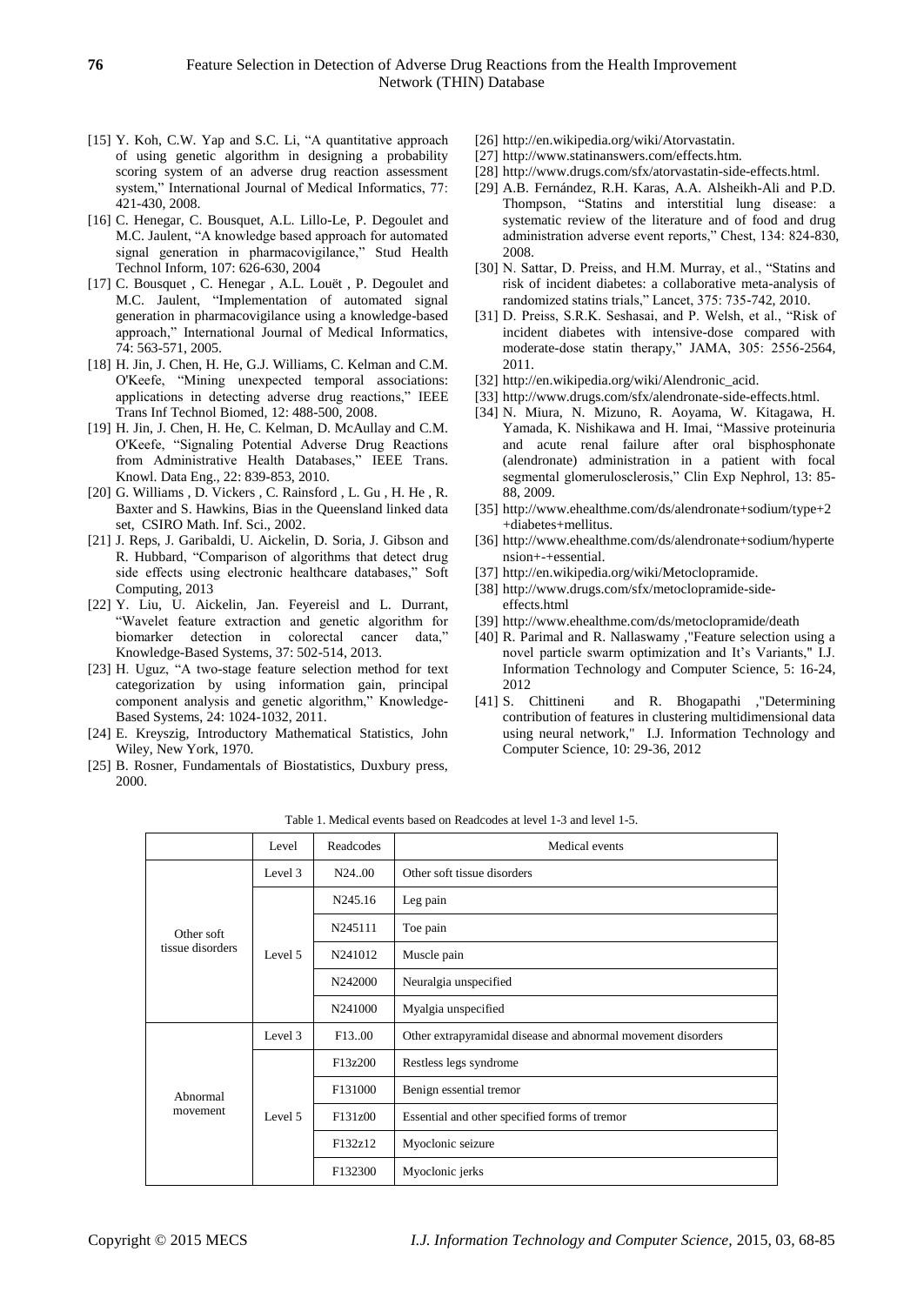|                  | Rank           | Readcodes           | Medical events                                 | NB  | NA   | $R1(\%)$ | R2(%) |
|------------------|----------------|---------------------|------------------------------------------------|-----|------|----------|-------|
|                  | $\mathbf{1}$   | 1A55.00             | Dysuria                                        | 26  | 181  | 6.96     | 2.66  |
|                  | 2              | 1Z12.00             | Chronic kidney disease stage 3                 | 63  | 477  | 7.57     | 7.01  |
|                  | 3              | N131.00             | Cervicalgia - pain in neck                     | 73  | 337  | 4.62     | 4.95  |
|                  | $\overline{4}$ | N143.00             | Sciatica                                       | 48  | 205  | 4.27     | 3.01  |
|                  | 5              | F4C0.00             | Acute conjunctivitis                           | 60  | 274  | 4.57     | 4.03  |
|                  | 6              | N245.17             | Shoulder pain                                  | 99  | 376  | 3.80     | 5.53  |
|                  | 7              | M03z000             | Cellulitis NOS                                 | 57  | 264  | 4.63     | 3.88  |
|                  | 8              | 1C14.00             | "Blocked ear"                                  | 13  | 120  | 9.23     | 1.76  |
|                  | 9              | A53.11              | Shingles                                       | 17  | 121  | 7.12     | 1.78  |
| Level<br>$1 - 5$ | 10             | H0100               | Acute sinusitis                                | 44  | 194  | 4.41     | 2.85  |
|                  | 11             | 1M10.00             | Knee pain                                      | 103 | 369  | 3.58     | 5.42  |
|                  | 12             | 19EA.00             | Change in bowel habit                          | 17  | 102  | 6.00     | 1.50  |
|                  | 13             | H06z000             | <b>Chest infection NOS</b>                     | 136 | 563  | 4.14     | 8.28  |
|                  | 14             | C <sub>10F.00</sub> | Type 2 diabetes mellitus                       | 154 | 436  | 2.83     | 6.41  |
|                  | 15             | 1D14.00             | $C/O$ : a rash                                 | 70  | 357  | 5.10     | 5.25  |
|                  | 16             | M000                | Skin and subcutaneous tissue infections        | 18  | 115  | 6.39     | 1.69  |
|                  | 17             | N247100             | Leg cramps                                     | 36  | 132  | 3.67     | 1.94  |
|                  | 18             | M111.00             | Atopic dermatitis/eczema                       | 36  | 190  | 5.28     | 2.79  |
|                  | 19             | 19F00               | Diarrhoea symptoms                             | 52  | 244  | 4.69     | 3.59  |
|                  | 20             | H3300               | Asthma                                         | 23  | 106  | 4.61     | 1.56  |
|                  | $\mathbf{1}$   | 17100               | Cough                                          | 309 | 1105 | 3.58     | 16.24 |
|                  | 2              | N <sub>21</sub> .00 | Peripheral enthesopathies and allied syndromes | 136 | 568  | 4.18     | 8.35  |
|                  | $\mathfrak{Z}$ | N <sub>24</sub> .00 | Other soft tissue disorders                    | 462 | 1371 | 2.97     | 20.15 |
|                  | $\overline{4}$ | 1Z100               | Chronic renal impairment                       | 79  | 570  | 7.22     | 8.38  |
|                  | 5              | 1B100               | General nervous symptoms                       | 204 | 667  | 3.27     | 9.80  |
|                  | 6              | 19F.00              | Diarrhoea symptoms                             | 97  | 444  | 4.58     | 6.53  |
|                  | $\tau$         | M2200               | Other dermatoses                               | 94  | 353  | 3.76     | 5.19  |
|                  | 8              | 1C100               | Hearing symptoms                               | 43  | 269  | 6.26     | 3.95  |
|                  | 9              | 183.00              | Oedema                                         | 97  | 433  | 4.46     | 6.36  |
| Level            | 10             | N13.00              | Other cervical disorders                       | 81  | 362  | 4.47     | 5.32  |
| $1 - 3$          | 11             | 1B8.00              | Eye symptoms                                   | 73  | 322  | 4.41     | 4.73  |
|                  | 12             | F4C00               | Disorders of conjunctiva                       | 85  | 381  | 4.48     | 5.60  |
|                  | 13             | H0600               | Acute bronchitis and bronchiolitis             | 357 | 1161 | 3.25     | 17.07 |
|                  | 14             | 17300               | <b>Breathlessness</b>                          | 198 | 675  | 3.41     | 9.92  |
|                  | 15             | 1A5.00              | Genitourinary pain                             | 56  | 276  | 4.93     | 4.06  |
|                  | 16             | M0300               | Other cellulitis and abscess                   | 73  | 357  | 4.89     | 5.25  |
|                  | 17             | N09.00              | Other and unspecified joint disorders          | 196 | 721  | 3.68     | 10.60 |
|                  | 18             | 1D100               | C/O: a general symptom                         | 159 | 695  | 4.37     | 10.22 |
|                  | 19             | A5300               | Herpes zoster                                  | 20  | 158  | 7.90     | 2.32  |
|                  | $20\,$         | J5700               | Other disorders of intestine                   | 48  | 222  | 4.63     | 3.26  |

Table 2. The top 20 ADRs for Atorvastatin based on Student's t-test.

Variable NB and NA represent the numbers of patients before or after they take drugs for having medical events. Variable R1 represents the ratio of the numbers of patients after taking drugs to the numbers of patients before taking drugs for having one particular ADR. Variable R2 represents the ratio of the numbers of patients after taking drugs to the number of the whole population for having one particular ADR.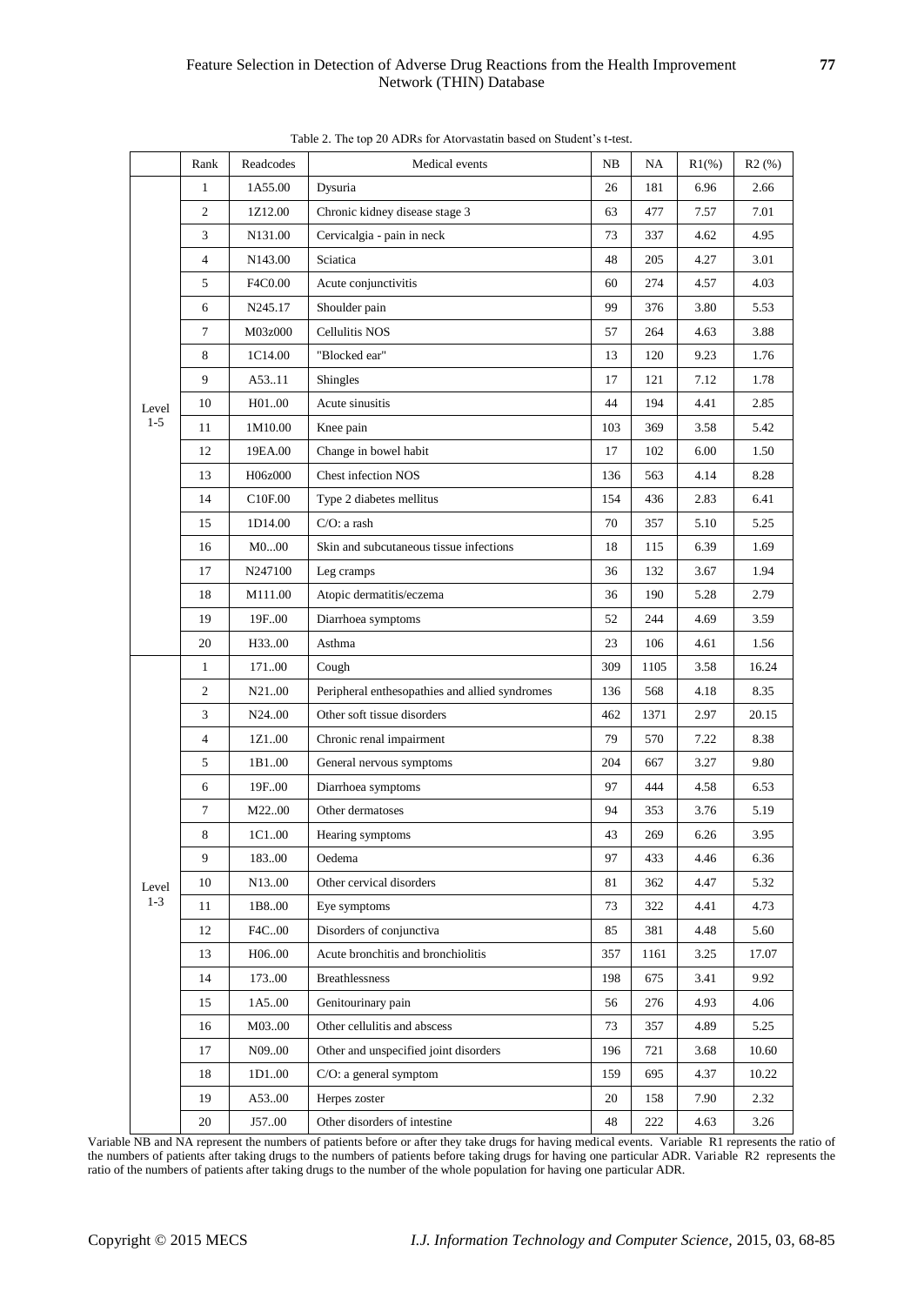|         | Rank           | Readcodes           | Medical events                                 | NB  | NA   | $R1(\%)$ | R2(%) |
|---------|----------------|---------------------|------------------------------------------------|-----|------|----------|-------|
|         | $\mathbf{1}$   | 1Z12.00             | Chronic kidney disease stage 3                 | 63  | 477  | 7.57     | 7.01  |
|         | 2              | 1A55.00             | Dysuria                                        | 26  | 181  | 6.96     | 2.66  |
|         | 3              | N131.00             | Cervicalgia - pain in neck                     | 73  | 337  | 4.62     | 4.95  |
|         | $\overline{4}$ | M03z000             | <b>Cellulitis NOS</b>                          | 57  | 264  | 4.63     | 3.88  |
|         | 5              | C <sub>10F.00</sub> | Type 2 diabetes mellitus                       | 154 | 436  | 2.83     | 6.41  |
|         | 6              | A53.11              | Shingles                                       | 17  | 121  | 7.12     | 1.78  |
|         | 7              | N143.00             | Sciatica                                       | 48  | 205  | 4.27     | 3.01  |
|         | 8              | F4C0.00             | Acute conjunctivitis                           | 60  | 274  | 4.57     | 4.03  |
| Level   | 9              | 1C14.00             | "Blocked ear"                                  | 13  | 120  | 9.23     | 1.76  |
|         | 10             | N245.17             | Shoulder pain                                  | 99  | 376  | 3.80     | 5.53  |
| $1 - 5$ | 11             | H01.00              | Acute sinusitis                                | 44  | 194  | 4.41     | 2.85  |
|         | 12             | K190.00             | Urinary tract infection, site not specified    | 56  | 271  | 4.84     | 3.98  |
|         | 13             | 19EA.00             | Change in bowel habit                          | 17  | 102  | 6.00     | 1.50  |
|         | 14             | M000                | Skin and subcutaneous tissue infections        | 18  | 115  | 6.39     | 1.69  |
|         | 15             | M223.00             | Seborrhoeic keratosis                          | 15  | 99   | 6.60     | 1.46  |
|         | 16             | H33.00              | Asthma                                         | 23  | 106  | 4.61     | 1.56  |
|         | 17             | N245.13             | Foot pain                                      | 36  | 165  | 4.58     | 2.43  |
|         | 18             | C3400               | Gout                                           | 66  | 194  | 2.94     | 2.85  |
|         | 19             | G573000             | Atrial fibrillation                            | 51  | 144  | 2.82     | 2.12  |
|         | 20             | M21z100             | Skin tag                                       | 14  | 86   | 6.14     | 1.26  |
|         | $\mathbf{1}$   | 1C100               | Hearing symptoms                               | 43  | 269  | 6.26     | 3.95  |
|         | 2              | 1Z100               | Chronic renal impairment                       | 79  | 570  | 7.22     | 8.38  |
|         | 3              | H06.00              | Acute bronchitis and bronchiolitis             | 357 | 1161 | 3.25     | 17.07 |
|         | 4              | M0300               | Other cellulitis and abscess                   | 73  | 357  | 4.89     | 5.25  |
|         | 5              | N21.00              | Peripheral enthesopathies and allied syndromes | 136 | 568  | 4.18     | 8.35  |
|         | 6              | J57.00              | Other disorders of intestine                   | 48  | 222  | 4.63     | 3.26  |
|         | $\tau$         | 17100               | Cough                                          | 309 | 1105 | 3.58     | 16.24 |
|         | 8              | A5300               | Herpes zoster                                  | 20  | 158  | 7.90     | 2.32  |
|         | 9              | 17300               | <b>Breathlessness</b>                          | 198 | 675  | 3.41     | 9.92  |
| Level   | 10             | M2200               | Other dermatoses                               | 94  | 353  | 3.76     | 5.19  |
| $1 - 3$ | 11             | K <sub>19.00</sub>  | Other urethral and urinary tract disorders     | 101 | 496  | 4.91     | 7.29  |
|         | 12             | N24.00              | Other soft tissue disorders                    | 462 | 1371 | 2.97     | 20.15 |
|         | 13             | 19F00               | Diarrhoea symptoms                             | 97  | 444  | 4.58     | 6.53  |
|         | 14             | 18300               | Oedema                                         | 97  | 433  | 4.46     | 6.36  |
|         | 15             | F42.00              | Other retinal disorders                        | 65  | 320  | 4.92     | 4.70  |
|         | 16             | 1B100               | General nervous symptoms                       | 204 | 667  | 3.27     | 9.80  |
|         | 17             | F4C00               | Disorders of conjunctiva                       | 85  | 381  | 4.48     | 5.60  |
|         | 18             | 1A500               | Genitourinary pain                             | 56  | 276  | 4.93     | 4.06  |
|         | 19             | H0100               | Acute sinusitis                                | 53  | 236  | 4.45     | 3.47  |
|         | 20             | 1B800               | Eye symptoms                                   | 73  | 322  | 4.41     | 4.73  |

Table 3. The top 20 ADRs for Atorvastatin based on Wilcoxon rank-sum test.

#### Table 4. The accuracy of HUNT and MUTARA [19].

|              | Experimental settings | Signalling accuracy |               |  |  |
|--------------|-----------------------|---------------------|---------------|--|--|
| Drug         | Patients              | <b>HUNT</b>         | <b>MUTARA</b> |  |  |
|              | Older female          | 0.30                | 0.20          |  |  |
| Atorvastatin | Older male            | 0.30                | 0.20          |  |  |
|              | All patients (13712)  | 0.30                | 0.20          |  |  |
|              | Older female          | 0.50                | 0.30          |  |  |
| Alendronate  | Older male            | 0.40                | 0.20          |  |  |
|              | All patients (7569)   | 0.30                | 0.20          |  |  |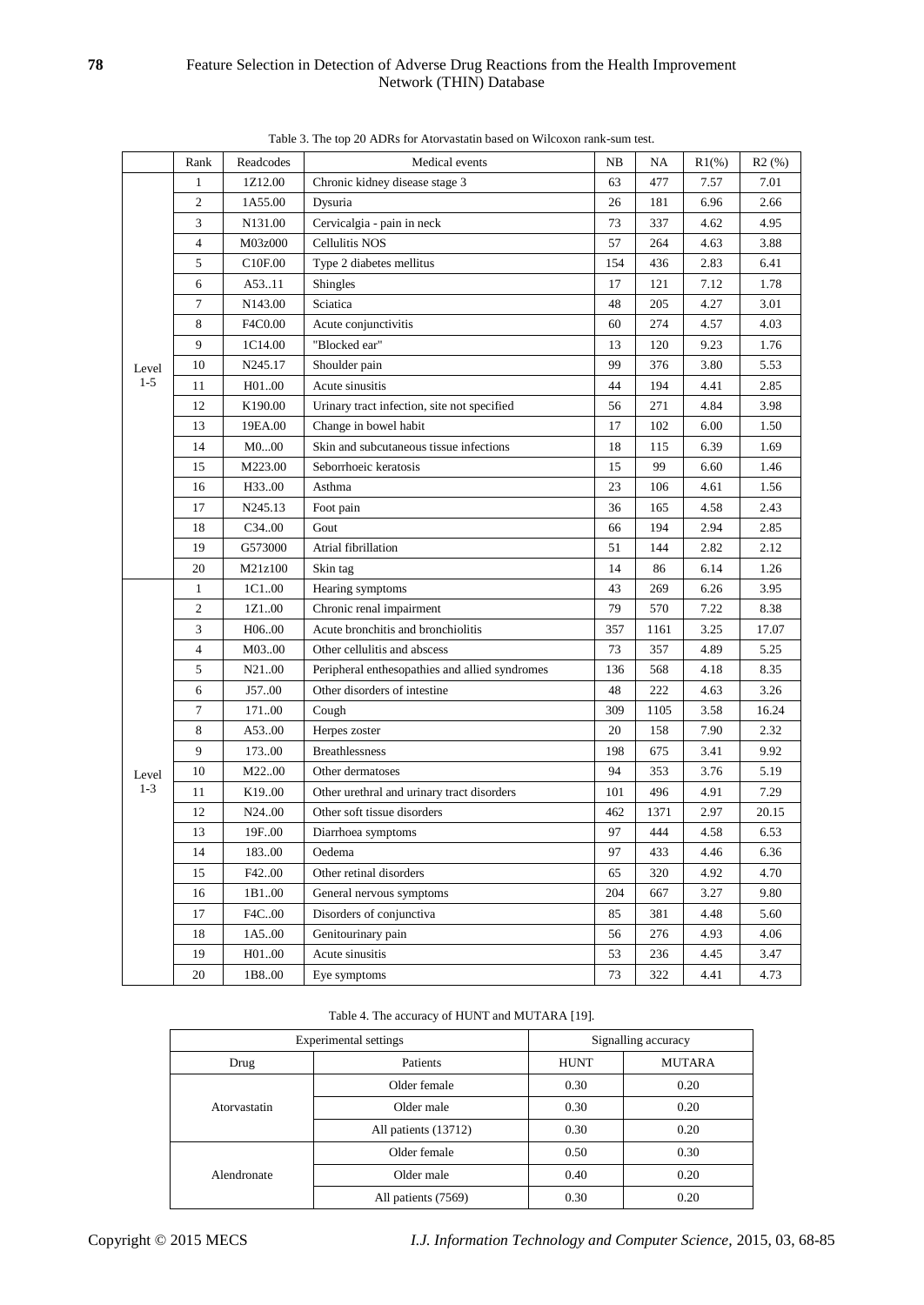|                  | Rank         | Readcodes           | Medical events                                                 | NB  | NA  | $R1(\%)$ | R2(%) |
|------------------|--------------|---------------------|----------------------------------------------------------------|-----|-----|----------|-------|
|                  | $\mathbf{1}$ | 1Z12.00             | Chronic kidney disease stage 3                                 | 51  | 189 | 3.71     | 5.65  |
|                  | $\mathbf{2}$ | F4C0.00             | Acute conjunctivitis                                           | 30  | 125 | 4.17     | 3.74  |
|                  | 3            | M03z000             | Cellulitis NOS                                                 | 37  | 152 | 4.11     | 4.54  |
|                  | 4            | 1M10.00             | Knee pain                                                      | 43  | 154 | 3.58     | 4.60  |
|                  | 5            | C <sub>10F.00</sub> | Type 2 diabetes mellitus                                       | 7   | 44  | 6.29     | 1.32  |
|                  | 6            | H06z000             | <b>Chest infection NOS</b>                                     | 86  | 297 | 3.45     | 8.88  |
|                  | 7            | J16y400             | Dyspepsia                                                      | 29  | 104 | 3.59     | 3.11  |
|                  | 8            | M000                | Skin and subcutaneous tissue infections                        | 9   | 65  | 7.22     | 1.94  |
| Level<br>$1 - 5$ | 9            | 18200               | Chest pain                                                     | 73  | 203 | 2.78     | 6.07  |
|                  | 10           | 173I.00             | MRC Breathlessness Scale: grade 2                              | 9   | 43  | 4.78     | 1.29  |
|                  | 11           | N0511               | Osteoarthritis                                                 | 39  | 138 | 3.54     | 4.12  |
|                  | 12           | A53.11              | Shingles                                                       | 15  | 56  | 3.73     | 1.67  |
|                  | 13           | N131.00             | Cervicalgia - pain in neck                                     | 48  | 132 | 2.75     | 3.95  |
|                  | 14           | G2000               | <b>Essential hypertension</b>                                  | 30  | 116 | 3.87     | 3.47  |
|                  | 15           | 1C14.00             | "Blocked ear"                                                  | 5   | 39  | 7.80     | 1.17  |
|                  | 16           | 1A55.00             | Dysuria                                                        | 21  | 76  | 3.62     | 2.27  |
|                  | 17           | F46.00              | Cataract                                                       | 14  | 67  | 4.79     | 2.00  |
|                  | 18           | K190.00             | Urinary tract infection, site not specified                    | 62  | 214 | 3.45     | 6.40  |
|                  | 19           | N143.00             | Sciatica                                                       | 33  | 103 | 3.12     | 3.08  |
|                  | 20           | AB212               | Thrush                                                         | 14  | 59  | 4.21     | 1.76  |
|                  | 1            | 1Z100               | Chronic renal impairment                                       | 58  | 237 | 4.09     | 7.08  |
|                  | 2            | 18300               | Oedema                                                         | 77  | 252 | 3.27     | 7.53  |
|                  | 3            | C <sub>10.00</sub>  | Diabetes mellitus                                              | 16  | 77  | 4.81     | 2.30  |
|                  | 4            | H05.00              | Other acute upper respiratory infections                       | 50  | 217 | 4.34     | 6.49  |
|                  | 5            | 17300               | <b>Breathlessness</b>                                          | 127 | 386 | 3.04     | 11.54 |
|                  | 6            | M2200               | Other dermatoses                                               | 43  | 181 | 4.21     | 5.41  |
|                  | 7            | 17100               | Cough                                                          | 161 | 472 | 2.93     | 14.11 |
|                  | 8            | 19F.00              | Diarrhoea symptoms                                             | 64  | 225 | 3.52     | 6.72  |
|                  | 9            | 1M100               | Pain in lower limb                                             | 49  | 172 | 3.51     | 5.14  |
|                  | 10           | F4C00               | Disorders of conjunctiva                                       | 43  | 184 | 4.28     | 5.50  |
| Level<br>$1 - 3$ | 11           | H0600               | Acute bronchitis and bronchiolitis                             | 201 | 530 | 2.64     | 15.84 |
|                  | 12           | M0300               | Other cellulitis and abscess                                   | 46  | 181 | 3.93     | 5.41  |
|                  | 13           | AB000               | Dermatophytosis including tinea or ringworm                    | 22  | 102 | 4.64     | 3.05  |
|                  | 14           | N21.00              | Peripheral enthesopathies and allied syndromes                 | 52  | 154 | 2.96     | 4.60  |
|                  | 15           | N <sub>24</sub> .00 | Other soft tissue disorders                                    | 229 | 573 | 2.50     | 17.12 |
|                  | 16           | 168.00              | Tiredness symptom                                              | 67  | 217 | 3.24     | 6.49  |
|                  | 17           | 19C00               | Constipation                                                   | 54  | 207 | 3.83     | 6.19  |
|                  | 18           | 1A200               | Micturition control                                            | 15  | 75  | 5.00     | 2.24  |
|                  | 19           | 1A100               | Micturition frequency                                          | 35  | 119 | 3.40     | 3.56  |
|                  | 20           | F5600               | Vertiginous syndromes,<br>other disorders of vestibular system | 19  | 79  | 4.16     | 2.36  |

|  |  |  |  |  |  | Table 5. The top 20 ADRs for Alendronate based on Student's t-test. |
|--|--|--|--|--|--|---------------------------------------------------------------------|
|--|--|--|--|--|--|---------------------------------------------------------------------|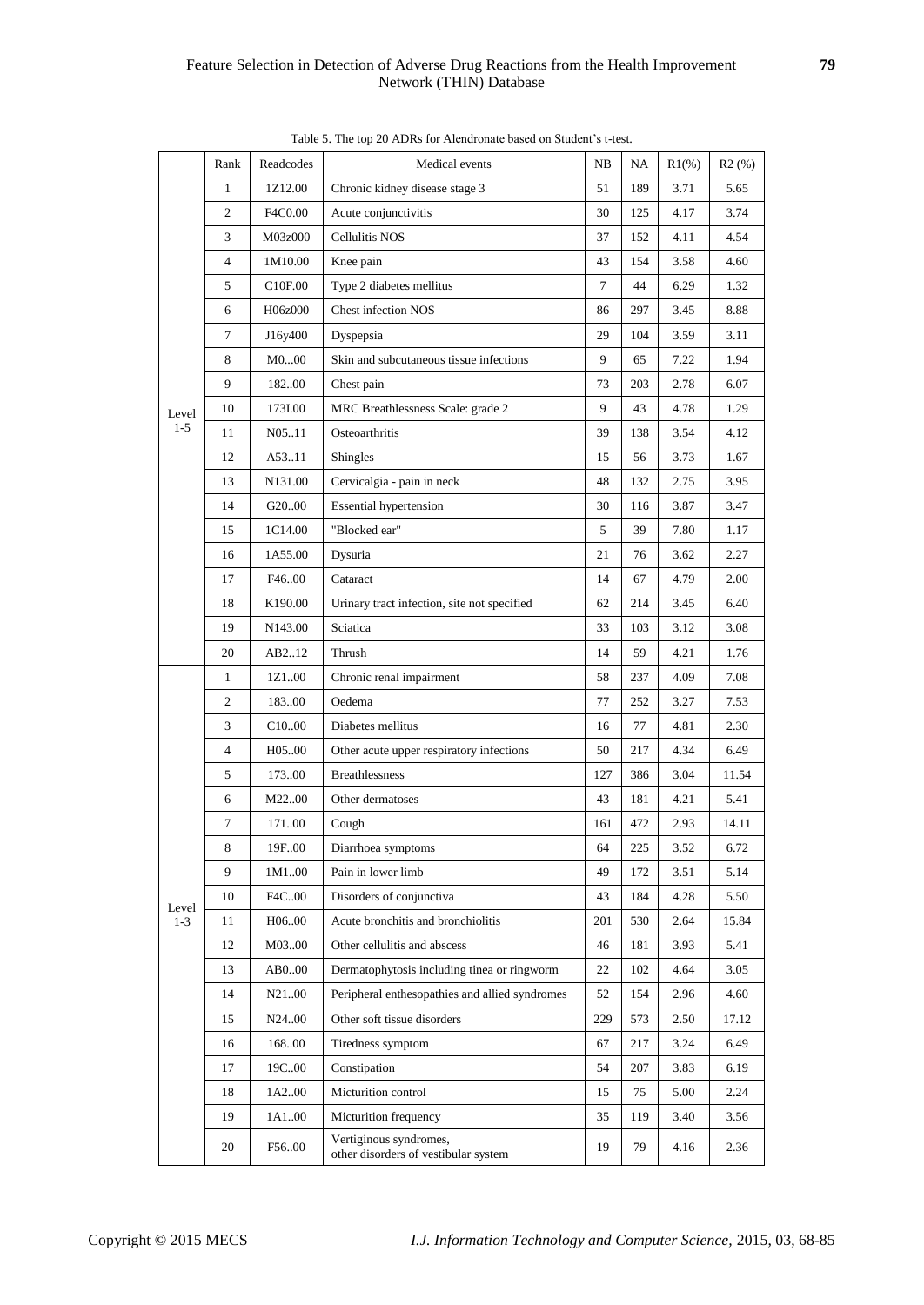|         | Rank           | Readcodes           | Medical events                              | NB     | NA  | $R1(\%)$ | R2(%) |
|---------|----------------|---------------------|---------------------------------------------|--------|-----|----------|-------|
|         | $\mathbf{1}$   | 1Z12.00             | Chronic kidney disease stage 3              | 51     | 189 | 3.71     | 5.65  |
|         | 2              | M000                | Skin and subcutaneous tissue infections     | 9      | 65  | 7.22     | 1.94  |
|         | 3              | M03z000             | <b>Cellulitis NOS</b>                       | 37     | 152 | 4.11     | 4.54  |
|         | $\overline{4}$ | F4C0.00             | Acute conjunctivitis                        | 30     | 125 | 4.17     | 3.74  |
|         | 5              | G <sub>20</sub> .00 | <b>Essential hypertension</b>               | 30     | 116 | 3.87     | 3.47  |
|         | 6              | 1M10.00             | Knee pain                                   | 43     | 154 | 3.58     | 4.60  |
|         | $\tau$         | C <sub>10F.00</sub> | Type 2 diabetes mellitus                    | $\tau$ | 44  | 6.29     | 1.32  |
|         | 8              | K190.00             | Urinary tract infection, site not specified | 62     | 214 | 3.45     | 6.40  |
|         | 9              | F46.00              | Cataract                                    | 14     | 67  | 4.79     | 2.00  |
| Level   | 10             | H01.00              | Acute sinusitis                             | 21     | 78  | 3.71     | 2.33  |
| $1 - 5$ | 11             | A53.11              | Shingles                                    | 15     | 56  | 3.73     | 1.67  |
|         | 12             | J16y400             | Dyspepsia                                   | 29     | 104 | 3.59     | 3.11  |
|         | 13             | 18200               | Chest pain                                  | 73     | 203 | 2.78     | 6.07  |
|         | 14             | K <sub>15</sub> .00 | Cystitis                                    | 45     | 131 | 2.91     | 3.92  |
|         | 15             | N143.00             | Sciatica                                    | 33     | 103 | 3.12     | 3.08  |
|         | 16             | 1D14.00             | $C/O: a$ rash                               | 49     | 184 | 3.76     | 5.50  |
|         | 17             | H06z000             | Chest infection NOS                         | 86     | 297 | 3.45     | 8.88  |
|         | 18             | N0511               | Osteoarthritis                              | 39     | 138 | 3.54     | 4.12  |
|         | 19             | N131.00             | Cervicalgia - pain in neck                  | 48     | 132 | 2.75     | 3.95  |
|         | 20             | 173I.00             | MRC Breathlessness Scale: grade 2           | 9      | 43  | 4.78     | 1.29  |
|         | $\mathbf{1}$   | 1Z100               | Chronic renal impairment                    | 58     | 237 | 4.09     | 7.08  |
|         | $\overline{c}$ | H05.00              | Other acute upper respiratory infections    | 50     | 217 | 4.34     | 6.49  |
|         | 3              | M2200               | Other dermatoses                            | 43     | 181 | 4.21     | 5.41  |
|         | $\overline{4}$ | C10.00              | Diabetes mellitus                           | 16     | 77  | 4.81     | 2.30  |
|         | 5              | H0600               | Acute bronchitis and bronchiolitis          | 201    | 530 | 2.64     | 15.84 |
|         | 6              | 183.00              | Oedema                                      | 77     | 252 | 3.27     | 7.53  |
|         | 7              | M0300               | Other cellulitis and abscess                | 46     | 181 | 3.93     | 5.41  |
|         | 8              | 19F.00              | Diarrhoea symptoms                          | 64     | 225 | 3.52     | 6.72  |
|         | 9              | 17300               | <b>Breathlessness</b>                       | 127    | 386 | 3.04     | 11.54 |
| Level   | 10             | K1900               | Other urethral and urinary tract disorders  | 82     | 297 | 3.62     | 8.88  |
| $1 - 3$ | 11             | M000                | Skin and subcutaneous tissue infections     | 9      | 65  | 7.22     | 1.94  |
|         | 12             | 17100               | Cough                                       | 161    | 472 | 2.93     | 14.11 |
|         | 13             | G2000               | <b>Essential hypertension</b>               | 35     | 130 | 3.71     | 3.89  |
|         | 14             | AB000               | Dermatophytosis including tinea or ringworm | 22     | 102 | 4.64     | 3.05  |
|         | 15             | F4C00               | Disorders of conjunctiva                    | 43     | 184 | 4.28     | 5.50  |
|         | 16             | 1M100               | Pain in lower limb                          | 49     | 172 | 3.51     | 5.14  |
|         | 17             | 1A200               | Micturition control                         | 15     | 75  | 5.00     | 2.24  |
|         | 18             | 1A100               | Micturition frequency                       | 35     | 119 | 3.40     | 3.56  |
|         | 19             | F4D.00              | Inflammation of eyelids                     | 26     | 86  | 3.31     | 2.57  |
|         | 20             | 19C00               | Constipation                                | 54     | 207 | 3.83     | 6.19  |

Table 6. The top 20 ADRs for Alendronate based on Wilcoxon rank-sum test.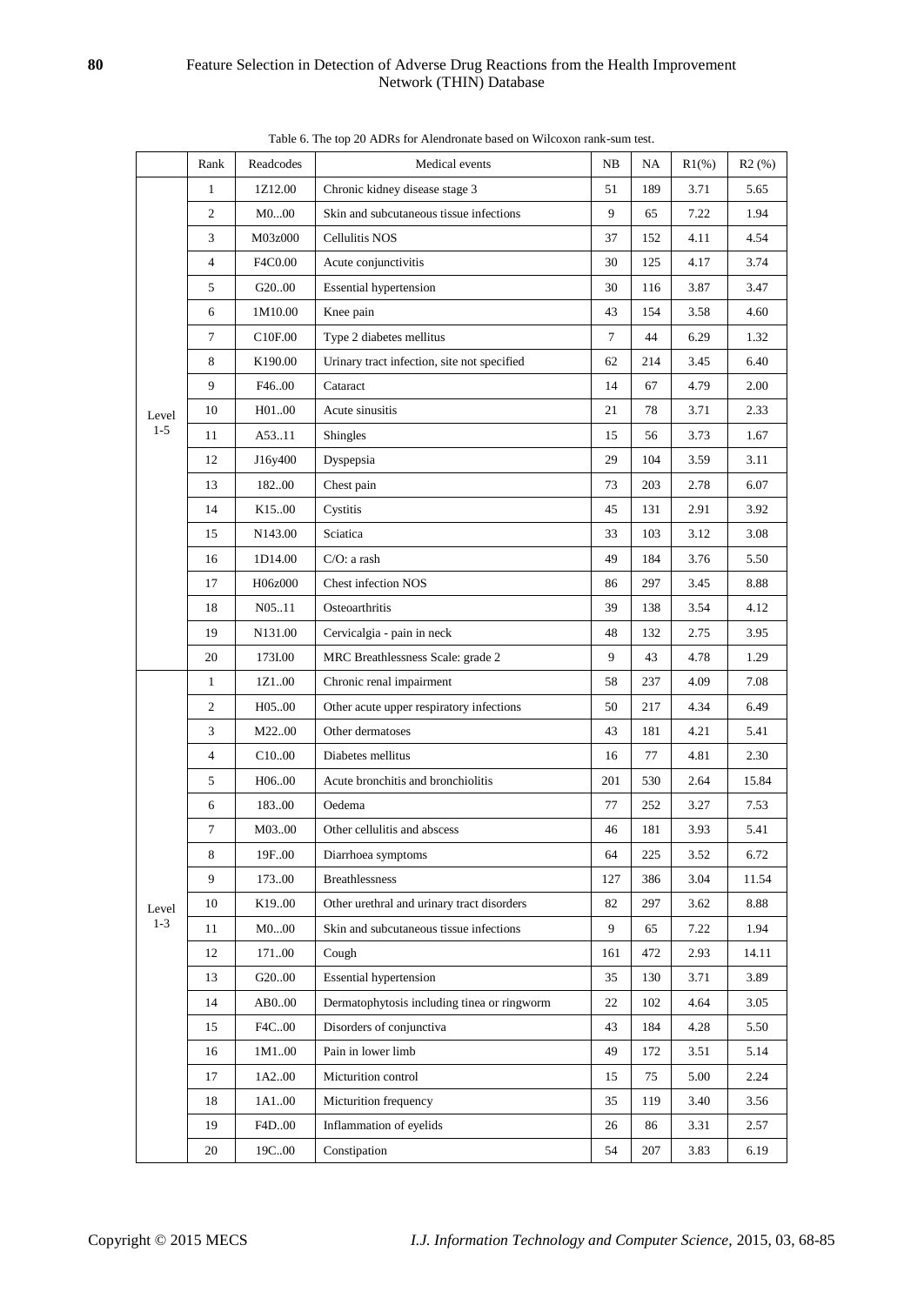|                  | Rank             | Readcodes         | Medical events                                   | NB               | NA | R1    | R <sub>2</sub> |
|------------------|------------------|-------------------|--------------------------------------------------|------------------|----|-------|----------------|
|                  | 1                | F4K2100           | Vitreous detachment                              | $\mathbf{1}$     | 23 | 23.00 | 0.69           |
|                  | 2                | N245.14           | Hand pain                                        | $\mathbf{1}$     | 20 | 20.00 | 0.60           |
|                  | 3                | K514.00           | Uterovaginal prolapse, unspecified               | $\boldsymbol{0}$ | 18 | 18.00 | 0.54           |
|                  | 4                | 16ZZ.00           | General symptom NOS                              | $\mathbf{1}$     | 18 | 18.00 | 0.54           |
|                  | 5                | H040.00           | Acute laryngitis                                 | $\mathbf{1}$     | 17 | 17.00 | 0.51           |
|                  | 6                | N247012           | Swollen lower leg                                | $\boldsymbol{0}$ | 17 | 17.00 | 0.51           |
|                  | $\tau$           | 1955.00           | Heartburn                                        | $\mathbf{1}$     | 17 | 17.00 | 0.51           |
|                  | 8                | F4C0311           | Sticky eye                                       | $\mathbf{1}$     | 17 | 17.00 | 0.51           |
| Level<br>$1 - 5$ | 9                | M22z.12           | Seborrhoeic wart                                 | $\mathbf{1}$     | 17 | 17.00 | 0.51           |
|                  | 10               | S8z13             | Laceration                                       | $\mathbf{1}$     | 16 | 16.00 | 0.48           |
|                  | 11               | J046.00           | Temporomandibular joint disorders                | 0                | 14 | 14.00 | 0.42           |
|                  | 12               | 173H.00           | MRC Breathlessness Scale: grade 1                | $\overline{0}$   | 14 | 14.00 | 0.42           |
|                  | 13               | SE411             | Leg bruise                                       | $\mathbf{1}$     | 14 | 14.00 | 0.42           |
|                  | 14               | 1B46.00           | C/O paraesthesia                                 | $\mathbf{1}$     | 14 | 14.00 | 0.42           |
|                  | 15               | G6500             | Transient cerebral ischaemia                     | $\mathbf{1}$     | 14 | 14.00 | 0.42           |
|                  | 16               | 1B16.11           | Agitated - symptom                               | $\mathbf{1}$     | 14 | 14.00 | 0.42           |
|                  | 17               | 1B6.13            | Vasovagal symptom                                | $\mathbf{1}$     | 13 | 13.00 | 0.39           |
|                  | 18               | 19A00             | Abdominal distension symptom                     | $\mathbf{1}$     | 13 | 13.00 | 0.39           |
|                  | 19               | H32.00            | Emphysema                                        | $\mathbf{1}$     | 13 | 13.00 | 0.39           |
|                  | 20               | 1AE.00            | Vaginal discomfort                               | $\mathbf{1}$     | 12 | 12.00 | 0.36           |
|                  | $\mathbf{1}$     | J04.00            | Dentofacial anomalies                            | $\mathbf{0}$     | 16 | 16.00 | 0.48           |
|                  | 2                | BB500             | [M]Adenomas and adenocarcinomas                  | $\mathbf{1}$     | 16 | 16.00 | 0.48           |
|                  | 3                | A0700             | Intestinal infection due to other organisms      | $\boldsymbol{0}$ | 15 | 15.00 | 0.45           |
|                  | 4                | N3500             | Acquired deformities of toe                      | $\boldsymbol{0}$ | 14 | 14.00 | 0.42           |
|                  | 5                | 19A00             | Abdominal distension symptom                     | $\mathbf{1}$     | 14 | 14.00 | 0.42           |
|                  | 6                | 1M0.00            | Pain in upper limb                               | $\mathbf{1}$     | 13 | 13.00 | 0.39           |
|                  | $\boldsymbol{7}$ | H3200             | Emphysema                                        | $\mathbf{1}$     | 13 | 13.00 | 0.39           |
|                  | 8                | $1\mathbf{J} 000$ | Suspected malignancy                             | $\boldsymbol{0}$ | 12 | 12.00 | 0.36           |
|                  | 9                | F11.00            | Other cerebral degenerations                     | $\boldsymbol{0}$ | 12 | 12.00 | 0.36           |
| Level            | 10               | <b>B22.00</b>     | Malignant neoplasm of trachea, bronchus and lung | $\mathbf{1}$     | 12 | 12.00 | 0.36           |
| $1 - 3$          | 11               | 1AE00             | Vaginal discomfort                               | $\mathbf{1}$     | 12 | 12.00 | 0.36           |
|                  | 12               | 1CB00             | Throat symptom NOS                               | $\overline{c}$   | 22 | 11.00 | 0.66           |
|                  | 13               | A7900             | Specific viral infections                        | $\mathbf{2}$     | 21 | 10.50 | 0.63           |
|                  | 14               | M0z.00            | Skin and subcut tissue infection NOS             | $\overline{c}$   | 21 | 10.50 | 0.63           |
|                  | 15               | J0200             | Pulp and periapical tissue disease               | $\mathbf{1}$     | 10 | 10.00 | 0.30           |
|                  | 16               | B4600             | Malignant neoplasm of prostate                   | $\mathbf{1}$     | 10 | 10.00 | 0.30           |
|                  | 17               | N3600             | Other acquired limb deformity                    | $\mathbf{1}$     | 10 | 10.00 | 0.30           |
|                  | 18               | SE200             | Contusion, trunk                                 | $\mathbf{1}$     | 9  | 9.00  | 0.27           |
|                  |                  |                   |                                                  |                  |    |       |                |
|                  | 19               | <b>BB300</b>      | [M]Basal cell neoplasms                          | 1                | 9  | 9.00  | 0.27           |
|                  | 20               | 15D.00            | Dyspareunia                                      | $\boldsymbol{0}$ | 9  | 9.00  | 0.27           |

Table 7. The top 20 ADRs for Alendronate based on the descending order of R1 value.

This table shows the top 20 results in descending order of R1 value for the detected results of Student's t-test with p<0.05.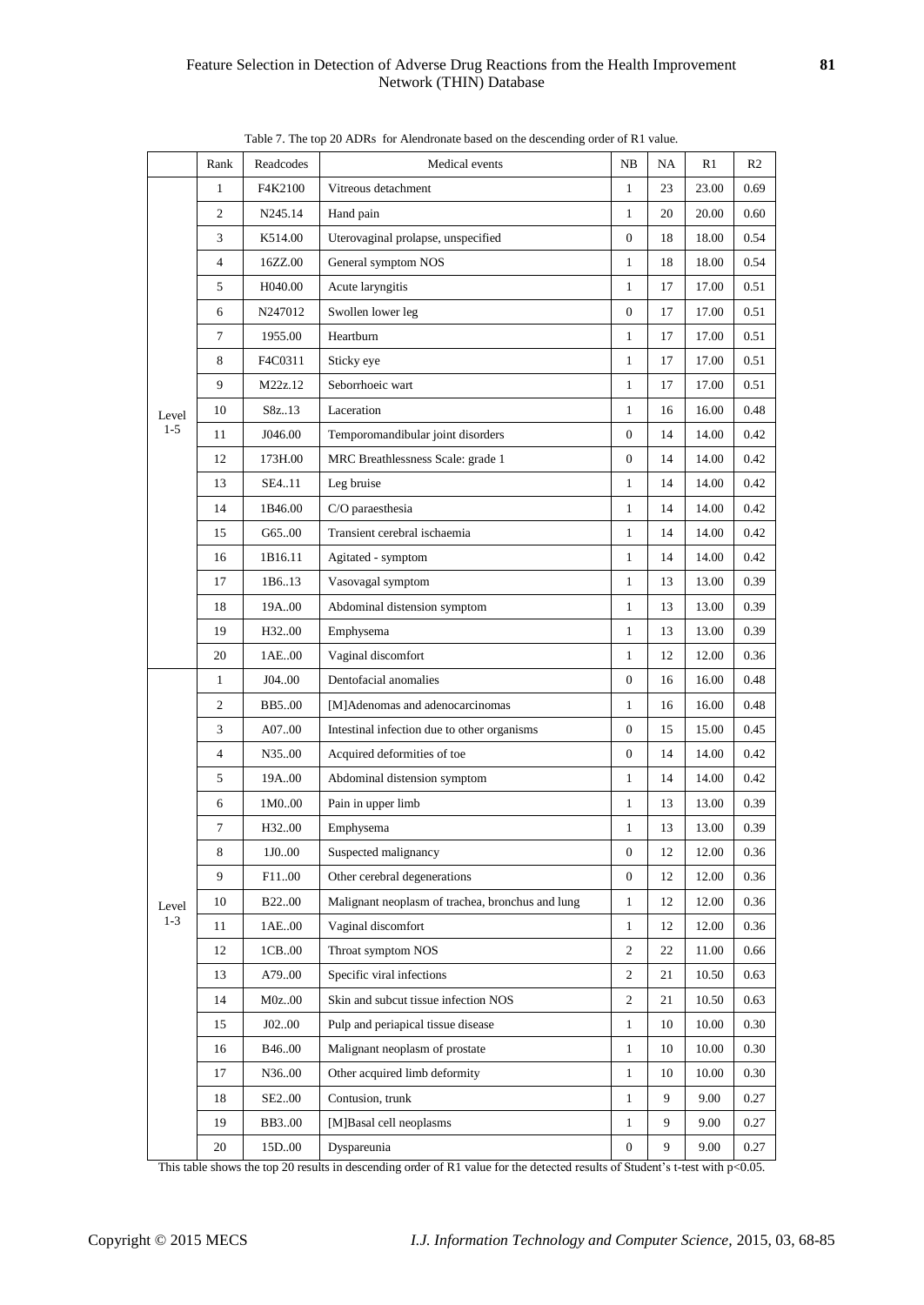|         | Rank           | Readcodes           | Medical events                                               | NB               | NA  | $R1(\%)$ | R2(%) |
|---------|----------------|---------------------|--------------------------------------------------------------|------------------|-----|----------|-------|
|         | $\mathbf{1}$   | 22J.14              | Patient died                                                 | $\overline{c}$   | 101 | 50.50    | 1.21  |
|         | $\overline{c}$ | 22J.12              | Death                                                        | $\mathbf{1}$     | 72  | 72.00    | 0.87  |
|         | 3              | B590.00             | Disseminated malignancy NOS                                  | $\overline{7}$   | 33  | 4.71     | 0.40  |
|         | $\overline{4}$ | H <sub>25</sub> .00 | Bronchopneumonia due to unspecified organism                 | 5                | 22  | 4.40     | 0.26  |
|         | 5              | 22J.13              | Died                                                         | $\overline{0}$   | 41  | 41.00    | 0.49  |
|         | 6              | 1737.00             | Wheezing                                                     | 2                | 13  | 6.50     | 0.16  |
|         | $\tau$         | M0z11               | Infected sebaceous cyst                                      | $\overline{c}$   | 11  | 5.50     | 0.13  |
|         | 8              | 1D11.00             | $C/O: a$ swelling                                            | $\mathbf{1}$     | 10  | 10.00    | 0.12  |
|         | 9              | E2B.00              | Depressive disorder NEC                                      | 34               | 73  | 2.15     | 0.88  |
| Level   | 10             | G65.00              | Transient cerebral ischaemia                                 | $\overline{4}$   | 15  | 3.75     | 0.18  |
| $1 - 5$ | 11             | 1B16.00             | Agitated                                                     | 3                | 14  | 4.67     | 0.17  |
|         | 12             | G573200             | Paroxysmal atrial fibrillation                               | $\mathbf{0}$     | 6   | 6.00     | 0.07  |
|         | 13             | 1A24.11             | Stress incontinence - symptom                                | $\overline{0}$   | 6   | 6.00     | 0.07  |
|         | 14             | J661.00             | Cholangitis                                                  | $\mathbf{0}$     | 6   | 6.00     | 0.07  |
|         | 15             | C320.00             | Pure hypercholesterolaemia                                   | $\overline{4}$   | 16  | 4.00     | 0.19  |
|         | 16             | 2841.00             | Confused                                                     | 5                | 18  | 3.60     | 0.22  |
|         | 17             | F13z200             | Restless legs syndrome                                       | 3                | 12  | 4.00     | 0.14  |
|         | 18             | 173I.00             | MRC Breathlessness Scale: grade 2                            | $\mathbf{1}$     | 8   | 8.00     | 0.10  |
|         | 19             | M101.00             | Seborrhoeic dermatitis                                       | $\overline{c}$   | 10  | 5.00     | 0.12  |
|         | 20             | 1732.00             | Breathless - moderate exertion                               | $\mathbf{0}$     | 7   | 7.00     | 0.08  |
|         | $\mathbf{1}$   | 22J00               | O/E - dead                                                   | 3                | 221 | 73.67    | 2.66  |
|         | 2              | 1C100               | Hearing symptoms                                             | 17               | 41  | 2.41     | 0.49  |
|         | 3              | F <sub>13.00</sub>  | Other extrapyramidal disease and abnormal movement disorders | 6                | 22  | 3.67     | 0.26  |
|         | $\overline{4}$ | H <sub>25</sub> .00 | Bronchopneumonia due to unspecified organism                 | 5                | 22  | 4.40     | 0.26  |
|         | 5              | K <sub>20.00</sub>  | Benign prostatic hypertrophy                                 | $\overline{c}$   | 14  | 7.00     | 0.17  |
|         | 6              | A38.00              | Septicaemia                                                  | 3                | 16  | 5.33     | 0.19  |
|         | $\tau$         | 284.00              | O/E - disorientated                                          | 12               | 29  | 2.42     | 0.35  |
|         | 8              | SK100               | Other specified injury                                       | 20               | 45  | 2.25     | 0.54  |
|         | 9              | E2B00               | Depressive disorder NEC                                      | 34               | 74  | 2.18     | 0.89  |
| Level   | 10             | C3200               | Disorders of lipoid metabolism                               | 13               | 34  | 2.62     | 0.41  |
| $1 - 3$ | 11             | H54.00              | Pulmonary congestion and hypostasis                          | $\boldsymbol{0}$ | 6   | 6.00     | 0.07  |
|         | 12             | F48.00              | Visual disturbances                                          | 8                | 22  | 2.75     | 0.26  |
|         | 13             | K16.00              | Other disorders of bladder                                   | 3                | 12  | 4.00     | 0.14  |
|         | 14             | M2100               | Other atrophic and hypertrophic conditions of skin           | 7                | 19  | 2.71     | 0.23  |
|         | 15             | N23.00              | Muscle, ligament and fascia disorders                        | 10               | 23  | 2.30     | 0.28  |
|         | 16             | B59.00              | Malignant neoplasm of unspecified site                       | 24               | 72  | 3.00     | 0.87  |
|         | 17             | F46.00              | Cataract                                                     | 11               | 27  | 2.45     | 0.32  |
|         | 18             | F4K00               | Other eye disorders                                          | $\overline{4}$   | 14  | 3.50     | 0.17  |
|         | 19             | 1A200               | Micturition control                                          | 14               | 31  | 2.21     | 0.37  |
|         | 20             | M2y.00              | Other specified diseases of skin or subcutaneous tissue      | 10               | 23  | 2.30     | 0.28  |

Table 8. The top 20 ADRs for Metoclopramide based on Student's t-test.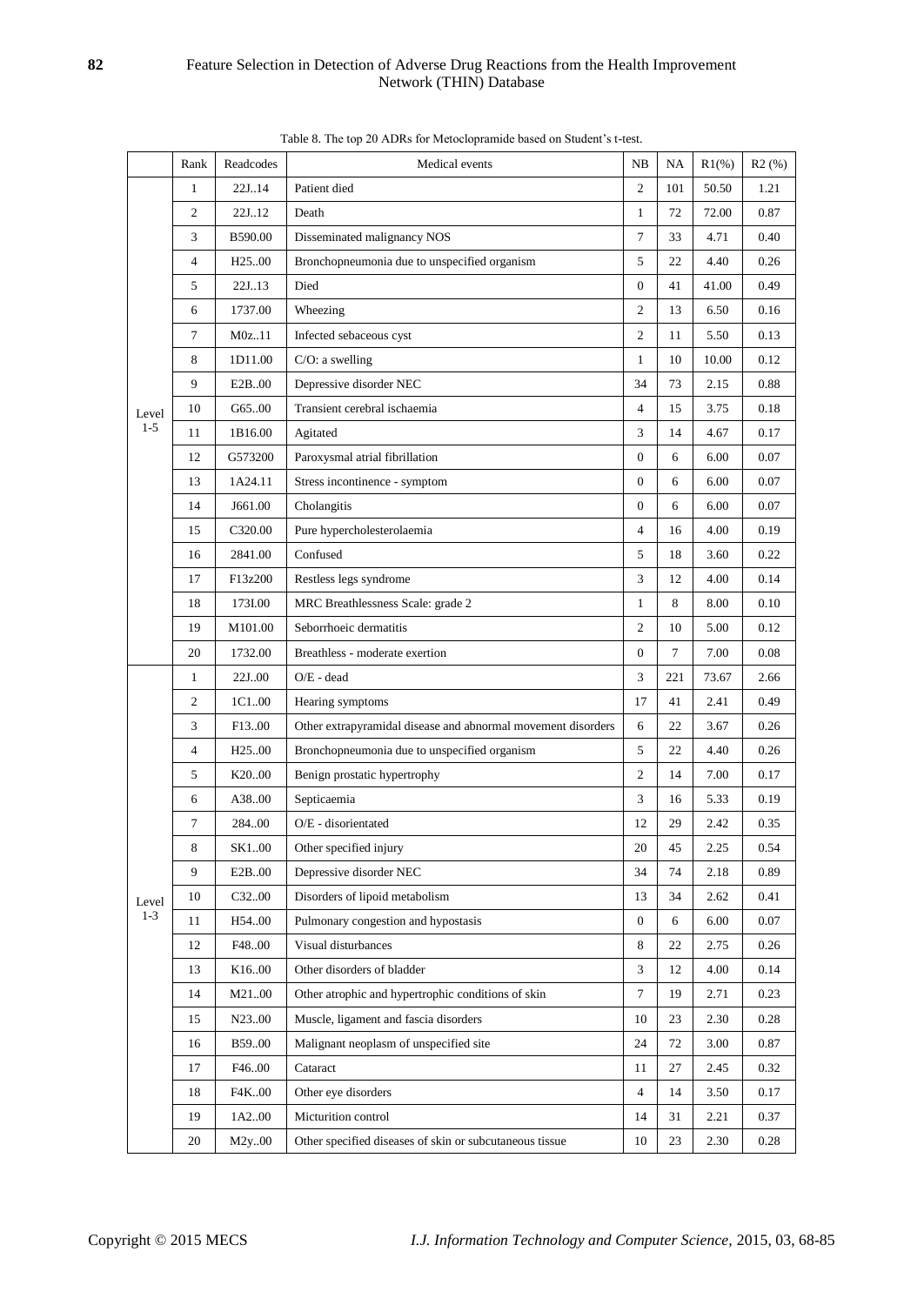|                  | Rank         | Readcodes           | Medical events                                                  | NB             | NA  | $R1\%$ ) | 2(%) |
|------------------|--------------|---------------------|-----------------------------------------------------------------|----------------|-----|----------|------|
|                  | $\mathbf{1}$ | 22J.14              | Patient died                                                    | $\overline{c}$ | 101 | 50.50    | 1.21 |
|                  | 2            | 22J.12              | Death                                                           | 1              | 72  | 72.00    | 0.87 |
|                  | 3            | 22J.13              | Died                                                            | $\overline{0}$ | 41  | 41.00    | 0.49 |
|                  | 4            | B590.00             | Disseminated malignancy NOS                                     | 7              | 33  | 4.71     | 0.40 |
|                  | 5            | D <sub>0</sub> 0.00 | Iron deficiency anaemias                                        | 18             | 38  | 2.11     | 0.46 |
|                  | 6            | E <sub>2</sub> B.00 | Depressive disorder NEC                                         | 34             | 73  | 2.15     | 0.88 |
|                  | $\tau$       | H <sub>25</sub> .00 | Bronchopneumonia due to unspecified organism                    | 5              | 22  | 4.40     | 0.26 |
|                  | 8            | E200300             | Anxiety with depression                                         | 20             | 44  | 2.20     | 0.53 |
| Level            | 9            | F46.00              | Cataract                                                        | 9              | 23  | 2.56     | 0.28 |
|                  | 10           | G580.11             | Congestive cardiac failure                                      | $\tau$         | 19  | 2.71     | 0.23 |
| $1 - 5$          | 11           | C320.00             | Pure hypercholesterolaemia                                      | $\overline{4}$ | 16  | 4.00     | 0.19 |
|                  | 12           | 1B13.00             | Anxiousness                                                     | 13             | 30  | 2.31     | 0.36 |
|                  | 13           | G6500               | Transient cerebral ischaemia                                    | 4              | 15  | 3.75     | 0.18 |
|                  | 14           | <b>B</b> 10.00      | Malignant neoplasm of oesophagus                                | 10             | 22  | 2.20     | 0.26 |
|                  | 15           | M244.00             | <b>Folliculitis</b>                                             | 7              | 18  | 2.57     | 0.22 |
|                  | 16           | 2841.00             | Confused                                                        | 5              | 18  | 3.60     | 0.22 |
|                  | 17           | 1B16.00             | Agitated                                                        | 3              | 14  | 4.67     | 0.17 |
|                  | 18           | 1737.00             | Wheezing                                                        | $\mathfrak{2}$ | 13  | 6.50     | 0.16 |
|                  | 19           | M0z.11              | Infected sebaceous cyst                                         | $\overline{c}$ | 11  | 5.50     | 0.13 |
|                  | 20           | F13z200             | Restless legs syndrome                                          | 3              | 12  | 4.00     | 0.14 |
|                  | $\mathbf{1}$ | 22J00               | $O/E - dead$                                                    | 3              | 221 | 73.67    | 2.66 |
|                  | 2            | 1C100               | Hearing symptoms                                                | 17             | 41  | 2.41     | 0.49 |
|                  | 3            | C <sub>32</sub> .00 | Disorders of lipoid metabolism                                  | 13             | 34  | 2.62     | 0.41 |
|                  | 4            | F <sub>13.00</sub>  | Other extrapyramidal disease<br>and abnormal movement disorders | 6              | 22  | 3.67     | 0.26 |
|                  | 5            | B59.00              | Malignant neoplasm of unspecified site                          | 24             | 72  | 3.00     | 0.87 |
|                  | 6            | F46.00              | Cataract                                                        | 11             | 27  | 2.45     | 0.32 |
|                  | $\tau$       | 1A200               | Micturition control                                             | 14             | 31  | 2.21     | 0.37 |
|                  | 8            | N2300               | Muscle, ligament and fascia disorders                           | 10             | 23  | 2.30     | 0.28 |
|                  | 9            | 28400               | O/E - disorientated                                             | 12             | 29  | 2.42     | 0.35 |
| Level<br>$1 - 3$ | 10           | E2B.00              | Depressive disorder NEC                                         | 34             | 74  | 2.18     | 0.89 |
|                  | 11           | H <sub>25</sub> .00 | Bronchopneumonia due to unspecified organism                    | 5              | 22  | 4.40     | 0.26 |
|                  | 12           | SK100               | Other specified injury                                          | 20             | 45  | 2.25     | 0.54 |
|                  | 13           | F48.00              | Visual disturbances                                             | 8              | 22  | 2.75     | 0.26 |
|                  | 14           | M2y.00              | Other specified diseases of skin or subcutaneous tissue         | 10             | 23  | 2.30     | 0.28 |
|                  | 15           | M2100               | Other atrophic and hypertrophic conditions of skin              | 7              | 19  | 2.71     | 0.23 |
|                  | 16           | K20.00              | Benign prostatic hypertrophy                                    | 2              | 14  | 7.00     | 0.17 |
|                  | 17           | A3800               | Septicaemia                                                     | 3              | 16  | 5.33     | 0.19 |
|                  | 18           | K16.00              | Other disorders of bladder                                      | 3              | 12  | 4.00     | 0.14 |
|                  | 19           | M1000               | Erythematosquamous dermatosis                                   | 9              | 20  | 2.22     | 0.24 |
|                  | 20           | Eu400               | [X]Neurotic, stress - related and somoform disorders            | 8              | 18  | 2.25     | 0.22 |

Table 9. The top 20 ADRs for Metoclopramide based on Wilcoxon rank-sum test.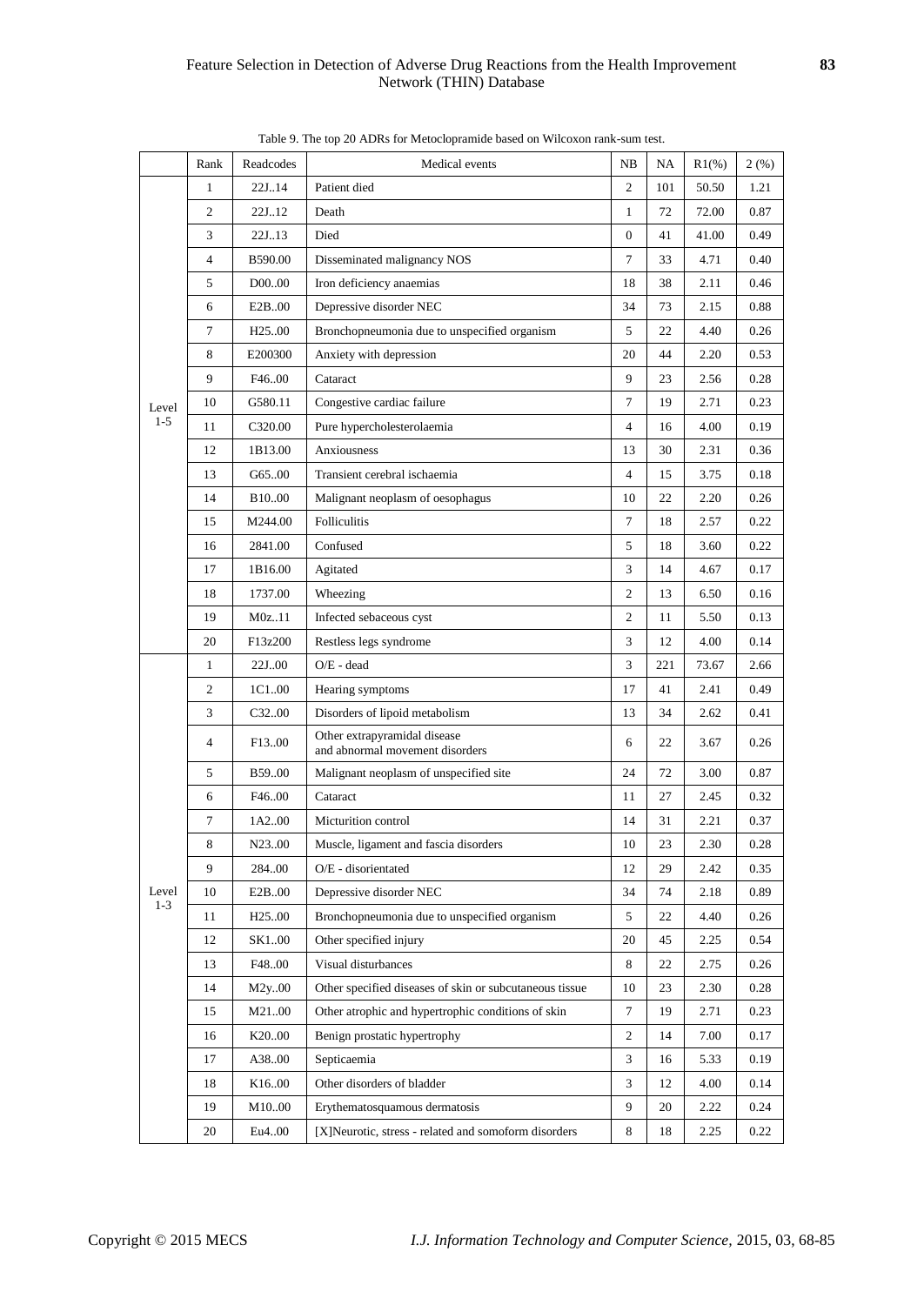|         | Rank           | Readcodes           | Medical events                                             | NB               | NA             | $R1(\%)$ | R2(%)    |
|---------|----------------|---------------------|------------------------------------------------------------|------------------|----------------|----------|----------|
|         | $\mathbf{1}$   | 22J.12              | Death                                                      | $\mathbf{1}$     | 72             | 72.00    | 0.87     |
|         | $\mathfrak{2}$ | 22J.14              | Patient died                                               | 2                | 101            | 50.50    | 1.21     |
|         | 3              | 22J.13              | Died                                                       | $\overline{0}$   | 41             | 41.00    | 0.49     |
|         | 4              | 1D11.00             | $C/O: a$ swelling                                          | $\mathbf{1}$     | 10             | 10.00    | 0.12     |
|         | 5              | 22J00               | $O/E - dead$                                               | $\boldsymbol{0}$ | 10             | 10.00    | 0.12     |
|         | 6              | A3800               | Septicaemia                                                | $\mathbf{1}$     | 9              | 9.00     | 0.11     |
|         | 7              | 173I.00             | MRC Breathlessness Scale: grade 2                          | $\mathbf{1}$     | $\,8\,$        | 8.00     | 0.10     |
|         | 8              | L05.12              | Termination of pregnancy                                   | $\mathbf{1}$     | 8              | 8.00     | 0.10     |
|         | 9              | 19CZ.00             | <b>Constipation NOS</b>                                    | $\mathbf{1}$     | 8              | 8.00     | 0.10     |
|         | 10             | 1732.00             | Breathless - moderate exertion                             | $\boldsymbol{0}$ | $\tau$         | 7.00     | 0.08     |
|         | 11             | 2225.00             | O/E - dehydrated                                           | $\mathbf{1}$     | $\tau$         | 7.00     | 0.08     |
|         | 12             | A54.00              | Herpes simplex                                             | $\mathbf{1}$     | $\tau$         | 7.00     | 0.08     |
|         | 13             | S8z13               | Laceration                                                 | $\mathbf{1}$     | $\overline{7}$ | 7.00     | 0.08     |
|         | 14             | M18z.11             | Skin irritation                                            | $\mathbf{1}$     | $\tau$         | 7.00     | $0.08\,$ |
|         | 15             | A38z.11             | Sepsis                                                     | $\mathbf{1}$     | $\tau$         | 7.00     | 0.08     |
|         | 16             | 22K5.00             | Body mass index 30+ - obesity                              | $\mathbf{1}$     | $\tau$         | 7.00     | 0.08     |
|         | 17             | 1737.00             | Wheezing                                                   | 2                | 13             | 6.50     | 0.16     |
|         | 18             | G573200             | Paroxysmal atrial fibrillation                             | $\boldsymbol{0}$ | 6              | 6.00     | 0.07     |
|         | 19             | 1A24.11             | Stress incontinence - symptom                              | $\overline{0}$   | 6              | 6.00     | 0.07     |
|         | 20             | J661.00             | Cholangitis                                                | $\boldsymbol{0}$ | 6              | 6.00     | 0.07     |
|         | $\mathbf{1}$   | 22J00               | $O/E - dead$                                               | 3                | 221            | 73.67    | 2.66     |
|         | $\overline{c}$ | K20.00              | Benign prostatic hypertrophy                               | $\overline{c}$   | 14             | 7.00     | 0.17     |
|         | 3              | H54.00              | Pulmonary congestion and hypostasis                        | $\boldsymbol{0}$ | 6              | 6.00     | 0.07     |
|         | 4              | E1300               | Other nonorganic psychoses                                 | $\mathbf{1}$     | 6              | 6.00     | 0.07     |
|         | 5              | K12.00              | Calculus of kidney and ureter                              | $\mathbf{1}$     | 6              | 6.00     | 0.07     |
|         | 6              | A38.00              | Septicaemia                                                | 3                | 16             | 5.33     | 0.19     |
|         | 7              | H <sub>21.00</sub>  | Lobar (pneumococcal) pneumonia                             | $\mathbf{1}$     | 5              | 5.00     | 0.06     |
|         | 8              | K5600               | Noninflammatory vaginal disorders                          | 1                | 5              | 5.00     | $0.06\,$ |
|         | 9              | SK03.00             | Post-traumatic wound infection NEC                         | $\mathbf{1}$     | 5              | 5.00     | 0.06     |
| Level   | 10             | A3Ay200             | Clostridium difficile infection                            | $\mathbf{0}$     | 5              | 5.00     | 0.06     |
| $1 - 3$ | 11             | 1CE.00              | $C/O$ - wax in ear                                         | $\mathbf{1}$     | 5              | 5.00     | 0.06     |
|         | 12             | H <sub>25</sub> .00 | Bronchopneumonia due to unspecified organism               | 5                | 22             | 4.40     | 0.26     |
|         | 13             | K1600               | Other disorders of bladder                                 | 3                | 12             | 4.00     | 0.14     |
|         | 14             | AC700               | Other intestinal helminthiases                             | 0                | 4              | 4.00     | 0.05     |
|         | 15             | B600                | Malignant neoplasm of<br>lymphatic and haemopoietic tissue | $\boldsymbol{0}$ | 4              | 4.00     | 0.05     |
|         | 16             | L <sub>46</sub> .00 | Obstetric breast and lactation disorders NOS               | $\boldsymbol{0}$ | $\overline{4}$ | 4.00     | 0.05     |
|         | 17             | H52.00              | Pneumothorax                                               | 2                | 8              | 4.00     | 0.10     |
|         | 18             | S8z00               | Open wound of head, neck and trunk NOS                     | 2                | 8              | 4.00     | 0.10     |
|         | 19             | L0500               | Legally induced abortion                                   | $\overline{c}$   | 8              | 4.00     | 0.10     |
|         | 20             | 1700                | Respiratory symptoms                                       | $\mathbf{1}$     | $\overline{4}$ | 4.00     | 0.05     |

Table 10. The top 20 ADRs for Metoclopramide based on the descending order of R1 value.